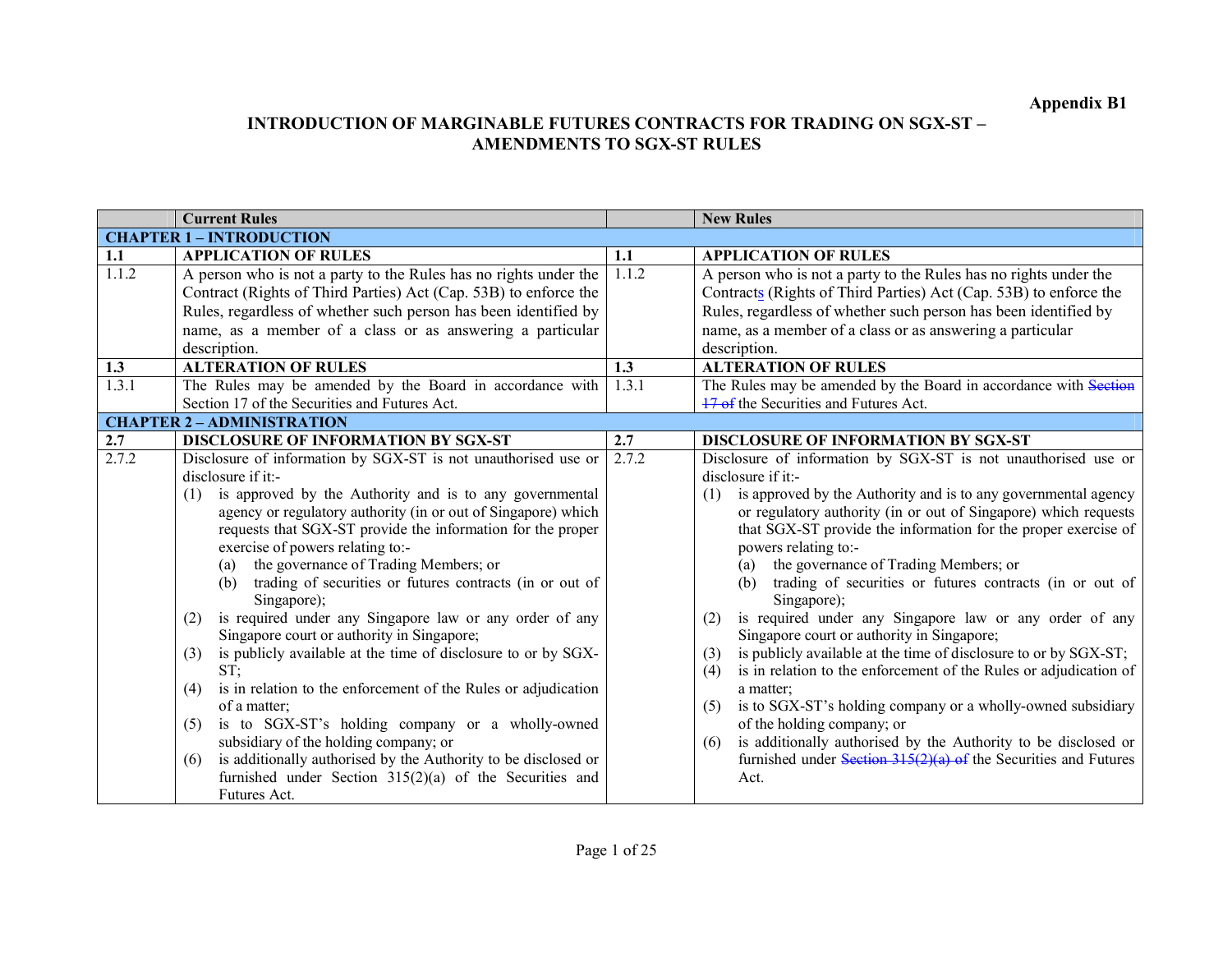|        | <b>Current Rules</b>                                                                                                                                                                                                                                                                                                                                                                                                                                                                                                                                                                                 |        | <b>New Rules</b>                                                                                                                                                                                                                                                                                                                                                                                                                                                                                                                                                                                     |
|--------|------------------------------------------------------------------------------------------------------------------------------------------------------------------------------------------------------------------------------------------------------------------------------------------------------------------------------------------------------------------------------------------------------------------------------------------------------------------------------------------------------------------------------------------------------------------------------------------------------|--------|------------------------------------------------------------------------------------------------------------------------------------------------------------------------------------------------------------------------------------------------------------------------------------------------------------------------------------------------------------------------------------------------------------------------------------------------------------------------------------------------------------------------------------------------------------------------------------------------------|
|        | <b>CHAPTER 4 - TRADING MEMBER</b>                                                                                                                                                                                                                                                                                                                                                                                                                                                                                                                                                                    |        |                                                                                                                                                                                                                                                                                                                                                                                                                                                                                                                                                                                                      |
| 4.6    | <b>OBLIGATIONS OF A TRADING MEMBER</b>                                                                                                                                                                                                                                                                                                                                                                                                                                                                                                                                                               | 4.6    | <b>OBLIGATIONS OF A TRADING MEMBER</b>                                                                                                                                                                                                                                                                                                                                                                                                                                                                                                                                                               |
| 4.6.20 | <b>Trading Member Cease Carrying on Business</b>                                                                                                                                                                                                                                                                                                                                                                                                                                                                                                                                                     | 4.6.20 | <b>Trading Member Ceases to Carrying on Business</b>                                                                                                                                                                                                                                                                                                                                                                                                                                                                                                                                                 |
|        | Upon written request, SGX-ST may allow a Trading Member<br>(1)<br>to cease carrying on business while retaining its membership<br>for such period as SGX-ST specifies. Upon expiry of such<br>period, the Trading Member must recommence business in<br>Singapore.<br>During the period of cessation of business, the Trading<br>(2)<br>Member must not hold itself out or engage in any act that<br>may give the impression that it is an active Trading Member.<br>SGX-ST will waive continuing compliance of Rules 4.1.1(1),<br>(3)<br>(4) and (6) during the period the Trading Member ceases to |        | Upon written request, SGX-ST may allow a Trading Member<br>(1)<br>to cease carrying on business while retaining its membership<br>for such period as SGX-ST specifies. Upon expiry of such<br>period, the Trading Member must recommence business in<br>Singapore.<br>During the period of cessation of business, the Trading<br>(2)<br>Member must not hold itself out or engage in any act that may<br>give the impression that it is an active Trading Member.<br>SGX-ST will waive continuing compliance of Rules 4.1.1(1),<br>(3)<br>(4) and (6) during the period the Trading Member ceases to |
|        | carry on business.                                                                                                                                                                                                                                                                                                                                                                                                                                                                                                                                                                                   |        | carry on business.                                                                                                                                                                                                                                                                                                                                                                                                                                                                                                                                                                                   |
| 4.10   | <b>OBLIGATIONS OF A FORMER TRADING MEMBER</b>                                                                                                                                                                                                                                                                                                                                                                                                                                                                                                                                                        | 4.10   | <b>OBLIGATIONS OF A FORMER TRADING MEMBER</b>                                                                                                                                                                                                                                                                                                                                                                                                                                                                                                                                                        |
|        | A former Trading Member remains liable to SGX-ST and its                                                                                                                                                                                                                                                                                                                                                                                                                                                                                                                                             | 4.10.1 | A former Trading Member remains liable to SGX-ST and its                                                                                                                                                                                                                                                                                                                                                                                                                                                                                                                                             |
|        | customers for any liabilities incurred under the Rules or Directives                                                                                                                                                                                                                                                                                                                                                                                                                                                                                                                                 |        | customers for any liabilities incurred under the Rules or Directives                                                                                                                                                                                                                                                                                                                                                                                                                                                                                                                                 |
|        | during the period of its membership. The former Trading Member                                                                                                                                                                                                                                                                                                                                                                                                                                                                                                                                       |        | during the period of its membership. The former Trading Member                                                                                                                                                                                                                                                                                                                                                                                                                                                                                                                                       |
|        | also remains subject to disciplinary actions for any offence                                                                                                                                                                                                                                                                                                                                                                                                                                                                                                                                         |        | also remains subject to disciplinary actions for any offence committed                                                                                                                                                                                                                                                                                                                                                                                                                                                                                                                               |
|        | committed during the period of its membership.                                                                                                                                                                                                                                                                                                                                                                                                                                                                                                                                                       |        | during the period of its membership.                                                                                                                                                                                                                                                                                                                                                                                                                                                                                                                                                                 |
|        |                                                                                                                                                                                                                                                                                                                                                                                                                                                                                                                                                                                                      |        |                                                                                                                                                                                                                                                                                                                                                                                                                                                                                                                                                                                                      |
|        | <b>CHAPTER 5 - DESIGNATED MARKET MAKER</b>                                                                                                                                                                                                                                                                                                                                                                                                                                                                                                                                                           |        |                                                                                                                                                                                                                                                                                                                                                                                                                                                                                                                                                                                                      |
| 5.10   | <b>DISCIPLINARY PROCEEDINGS</b>                                                                                                                                                                                                                                                                                                                                                                                                                                                                                                                                                                      | 5.10   | <b>DISCIPLINARY PROCEEDINGS</b>                                                                                                                                                                                                                                                                                                                                                                                                                                                                                                                                                                      |
| 5.10.2 | A Designated Market-Maker and a registered market-making<br>representative are bound by the Supervisory Rules and must<br>comply with any disciplinary decision as if it were a Trading<br>Member and he or she were a Trading Representative respectively.                                                                                                                                                                                                                                                                                                                                          | 5.10.2 | A Designated Market-Maker and a registered market-making<br>representative are bound by the Supervisory Rules in Chapter 14 of<br>these Rules and must comply with any disciplinary decision as if it<br>were a Trading Member and he or she were a Trading Representative<br>respectively.                                                                                                                                                                                                                                                                                                          |
| 5.12   | <b>OBLIGATIONS OF A FORMER DESIGNATED MARKET-</b>                                                                                                                                                                                                                                                                                                                                                                                                                                                                                                                                                    | 5.12   | OBLIGATIONS OF A FORMER DESIGNATED MARKET-                                                                                                                                                                                                                                                                                                                                                                                                                                                                                                                                                           |
|        | <b>MAKER</b>                                                                                                                                                                                                                                                                                                                                                                                                                                                                                                                                                                                         |        | <b>MAKER</b>                                                                                                                                                                                                                                                                                                                                                                                                                                                                                                                                                                                         |
|        | A former Designated Market-Maker remains liable to SGX-ST and<br>its customers (if applicable) for any liabilities incurred under the<br>Rules or Directives during the period of its registration in respect<br>of a Specified Security. The former Designated Market-Maker also                                                                                                                                                                                                                                                                                                                    | 5.12.1 | A former Designated Market-Maker remains liable to SGX-ST and its<br>customers (if applicable) for any liabilities incurred under the Rules<br>or Directives during the period of its registration in respect of a<br>Specified Security. The former Designated Market-Maker also                                                                                                                                                                                                                                                                                                                    |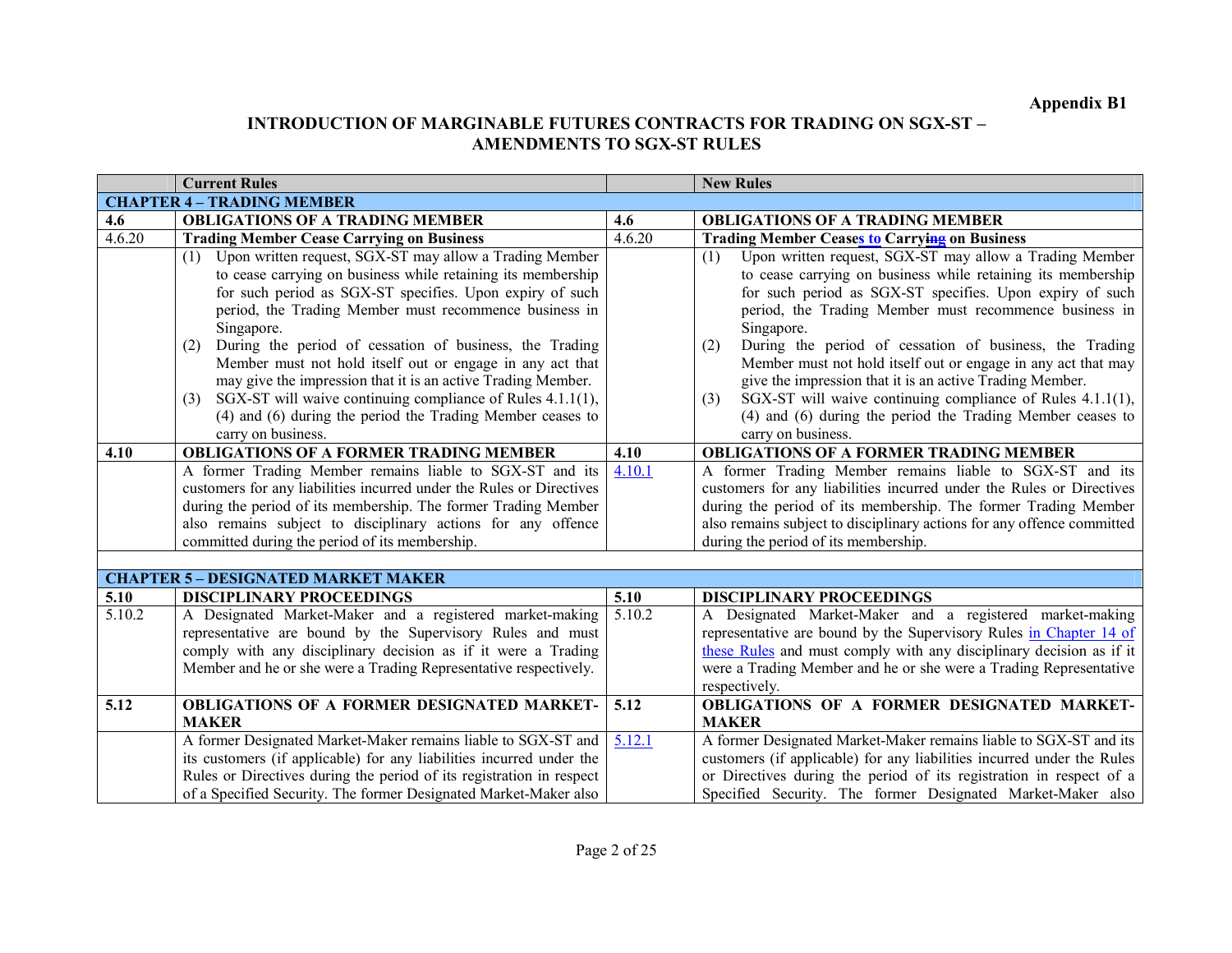|       | <b>Current Rules</b>                                                      |       | <b>New Rules</b>                                                                                                              |
|-------|---------------------------------------------------------------------------|-------|-------------------------------------------------------------------------------------------------------------------------------|
|       | remains subject to disciplinary action for any offence committed          |       | remains subject to disciplinary action for any offence committed                                                              |
|       | during the period of its registration.                                    |       | during the period of its registration.                                                                                        |
|       |                                                                           |       |                                                                                                                               |
|       | <b>CHAPTER 7 - TRADING REPRESENTATIVE</b>                                 |       |                                                                                                                               |
| 7.6   | <b>REMISIER'S DEPOSIT</b>                                                 | 7.6   | <b>REMISIER'S DEPOSIT</b>                                                                                                     |
| 7.6.1 | A Remisier must give a deposit of at least \$30,000 to the Trading        | 7.6.1 | A Remisier must give a deposit of at least \$30,000 to the Trading                                                            |
|       | Member. It must be in the form of cash, marketable securities or a        |       | Member. It must be in the form of cash, mMarketable sSecurities or a                                                          |
|       | guarantee from a bank or financial institution operating in               |       | guarantee from a bank or financial institution operating in Singapore.                                                        |
|       | Singapore.                                                                |       |                                                                                                                               |
|       |                                                                           |       |                                                                                                                               |
|       | <b>CHAPTER 8 - TRADING</b>                                                |       |                                                                                                                               |
| 8.7   | <b>DIRECT BUSINESS</b>                                                    | 8.7   | <b>DIRECT BUSINESS</b>                                                                                                        |
| 8.7.1 | A Trading Member may only execute Direct Business that is:-               | 8.7.1 | A Trading Member may only execute Direct Business that is:-                                                                   |
|       | at least:-<br>(1)                                                         |       | at least:-<br>(1)                                                                                                             |
|       | (a) 50,000 units of securities or Futures Contract; or<br>(b) $$150,000;$ |       | 50,000 units of securities or Futures Contract, or in the<br>(a)<br>case of Marginable Futures Contracts, 50,000 units of the |
|       | a book-out trade from an error account to remedy an error; or<br>(2)      |       | underlying; or                                                                                                                |
|       | to complete a customer's order that was partially filled in the<br>(3)    |       | (b) $$150,000$ in terms of contract value;                                                                                    |
|       | market, provided the original order met the minimum size in               |       | a book-out trade from an error account to remedy an error; or<br>(2)                                                          |
|       | Rule $8.7.1(1)$ above.                                                    |       | to complete a customer's order that was partially filled in the<br>(3)                                                        |
|       |                                                                           |       | market, provided the original order met the minimum size in                                                                   |
|       |                                                                           |       | Rule 8.7.1(1) above.                                                                                                          |
|       |                                                                           |       |                                                                                                                               |
|       | <b>CHAPTER 9 - SETTLEMENT</b>                                             |       |                                                                                                                               |
| 9.2   | RELATIONSHIP BETWEEN TRADING MEMBER AND                                   | 9.2   | RELATIONSHIP BETWEEN TRADING MEMBER AND                                                                                       |
|       | <b>CUSTOMER</b>                                                           |       | <b>CUSTOMER</b>                                                                                                               |
| 9.2.1 | A selling customer must look only to the Trading Member, who              | 9.2.1 | A selling customer must look only to the Trading Member, who                                                                  |
|       | executes the trade, for payment of sale proceeds.                         |       | executes the trade, for in relation to all obligations in connection with                                                     |
|       |                                                                           |       | that trade, including payment of sale proceeds.                                                                               |
| 9.2.2 | A buying customer must look only to the Trading Member, who               | 9.2.2 | A buying customer must look only to the Trading Member, who                                                                   |
|       | executes the trade, for delivery of securities or in the case of a        |       | executes the trade, for in relation to all obligations in connection with                                                     |
|       | deliverable Futures Contract, the relevant underlying. A buying           |       | that trade, including delivery of securities or in the case of a                                                              |
|       | customer must pay the Trading Member who executes the trade.              |       | deliverable Futures Contract, the relevant underlying. A buying                                                               |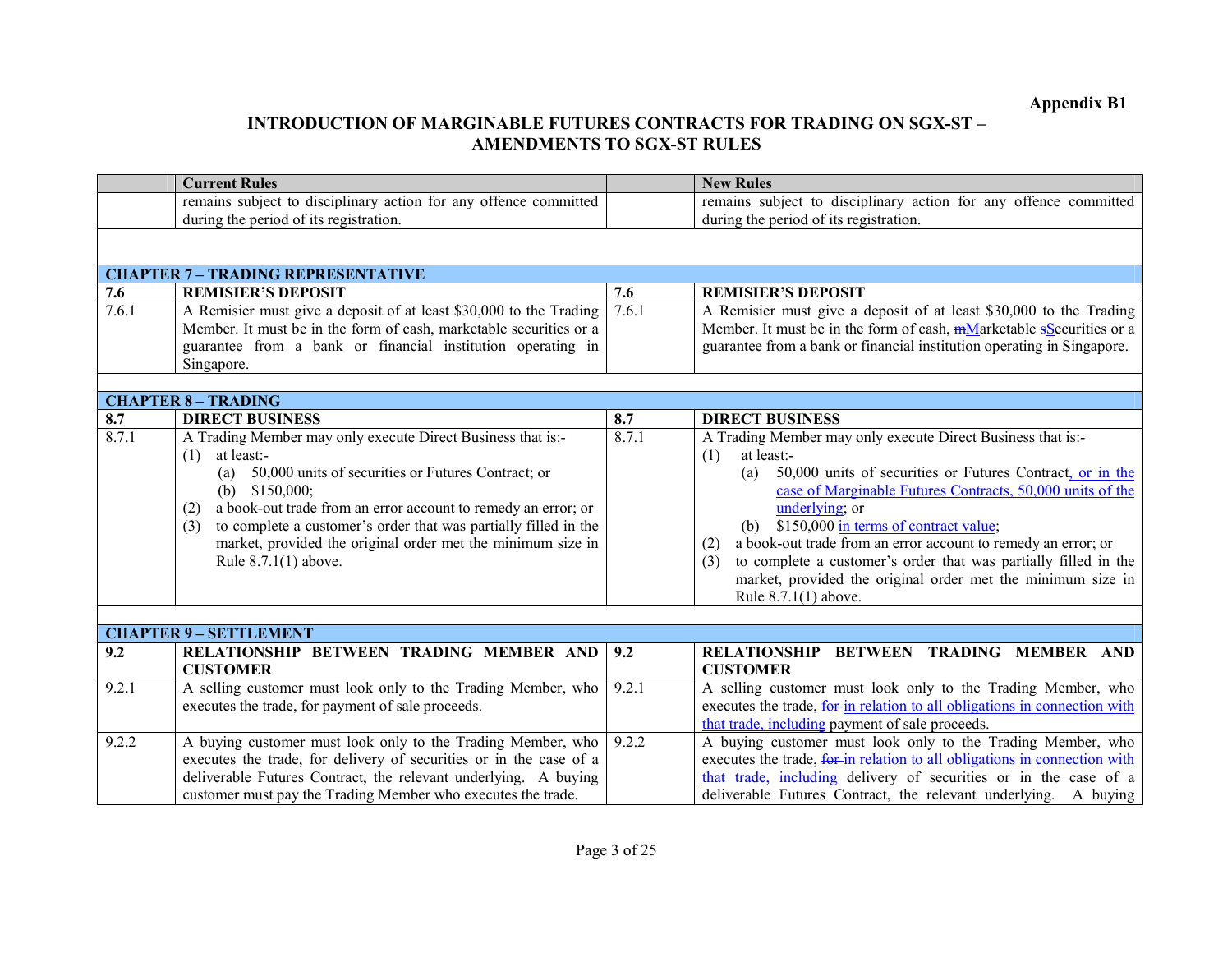|              | <b>Current Rules</b>                                                           |                                              |                             |                                                    |                    | <b>New Rules</b> |                         |                                                                            |                   |         |                |    |
|--------------|--------------------------------------------------------------------------------|----------------------------------------------|-----------------------------|----------------------------------------------------|--------------------|------------------|-------------------------|----------------------------------------------------------------------------|-------------------|---------|----------------|----|
|              |                                                                                |                                              |                             |                                                    |                    |                  |                         | customer must pay the Trading Member who executes the trade.               |                   |         |                |    |
| 9.3          | RELATIONSHIP BETWEEN TRADING MEMBER AND                                        |                                              |                             |                                                    | 9.3                |                  |                         | RELATIONSHIP BETWEEN TRADING MEMBER AND                                    |                   |         |                |    |
|              | <b>CLEARING MEMBER</b>                                                         |                                              |                             |                                                    |                    |                  | <b>CLEARING MEMBER</b>  |                                                                            |                   |         |                |    |
| 9.3.1        | A selling Trading Member must look only to the Clearing Member                 |                                              |                             |                                                    | 9.3.1              |                  |                         | A selling Trading Member must look only to the Clearing Member             |                   |         |                |    |
|              | who qualifies it for payment of sale proceeds.                                 |                                              |                             |                                                    |                    |                  |                         | who qualifies it for in relation to all obligations in connection with its |                   |         |                |    |
|              |                                                                                |                                              |                             |                                                    |                    |                  |                         | trades, including payment of sale proceeds.                                |                   |         |                |    |
| 9.3.2        | A buying Trading Member must look only to the Clearing Member                  |                                              |                             |                                                    | 9.3.2              |                  |                         | A buying Trading Member must look only to the Clearing Member              |                   |         |                |    |
|              | who qualifies it for delivery of securities or in the case of a                |                                              |                             |                                                    |                    |                  |                         | who qualifies it in relation to all obligations in connection with its     |                   |         |                |    |
|              | deliverable Futures Contract, the relevant underlying.                         |                                              |                             |                                                    |                    |                  |                         | trades, including for delivery of securities or in the case of a           |                   |         |                |    |
|              |                                                                                |                                              |                             |                                                    |                    |                  |                         | deliverable Futures Contract, the relevant underlying.                     |                   |         |                |    |
| 9.4<br>9.4.1 | <b>SETTLEMENT DATES</b><br>The normal timetable for settlement is as follows:- |                                              |                             |                                                    | 9.4                |                  | <b>SETTLEMENT DATES</b> |                                                                            |                   |         |                |    |
|              |                                                                                |                                              |                             |                                                    |                    |                  |                         |                                                                            |                   |         |                |    |
|              |                                                                                | Delivery<br>by<br>selling                    | Payment to selling customer |                                                    | Delivery<br>buying | to               | Payment by              |                                                                            | buying Force-sale |         | against Buying | in |
|              | Type of Trade                                                                  | customer                                     |                             |                                                    | customer           |                  | customer                |                                                                            | customer          | against |                |    |
|              |                                                                                | Other                                        | <b>DVP</b>                  | Other                                              | Other              |                  | <b>DVP</b>              | Other                                                                      | <b>DVP</b>        | Other   | customer       |    |
|              | Immediate                                                                      | $5 \text{ pm} \overline{\text{on} \text{T}}$ |                             | T+1 or against 3 pm on T+1                         |                    |                  |                         | $T+1$                                                                      |                   | $T+2$   | $T+1$          |    |
|              | <b>Bargains</b>                                                                |                                              |                             | delivery,<br>is<br>whichever                       |                    |                  |                         |                                                                            |                   |         |                |    |
|              |                                                                                |                                              |                             | later                                              |                    |                  |                         |                                                                            |                   |         |                |    |
|              | Ready Market for T+3<br>securities<br>and                                      |                                              | delivery,                   | T+3 or against $T+4$ or against $T+3$<br>delivery, |                    |                  | $T+3$                   | $T+3$                                                                      | $T+4$             | $T+4$   | $T+4$          |    |
|              | <b>Futures Contracts</b>                                                       |                                              | whichever                   | is whichever<br>is                                 |                    |                  |                         |                                                                            |                   |         |                |    |
|              | cleared by CDP                                                                 |                                              | later                       | later                                              |                    |                  |                         |                                                                            |                   |         |                |    |
|              | Marginable                                                                     | $LTD+3$                                      |                             | $LTD+4$                                            | or $LTD+3$         |                  |                         | $LTD+3$                                                                    |                   | $LTD+4$ | $LTD+4$        |    |
|              | <b>Futures Contracts</b>                                                       |                                              |                             | against<br>delivery                                |                    |                  |                         |                                                                            |                   |         |                |    |
|              |                                                                                |                                              |                             | whichever<br><sup>is</sup><br>later                |                    |                  |                         |                                                                            |                   |         |                |    |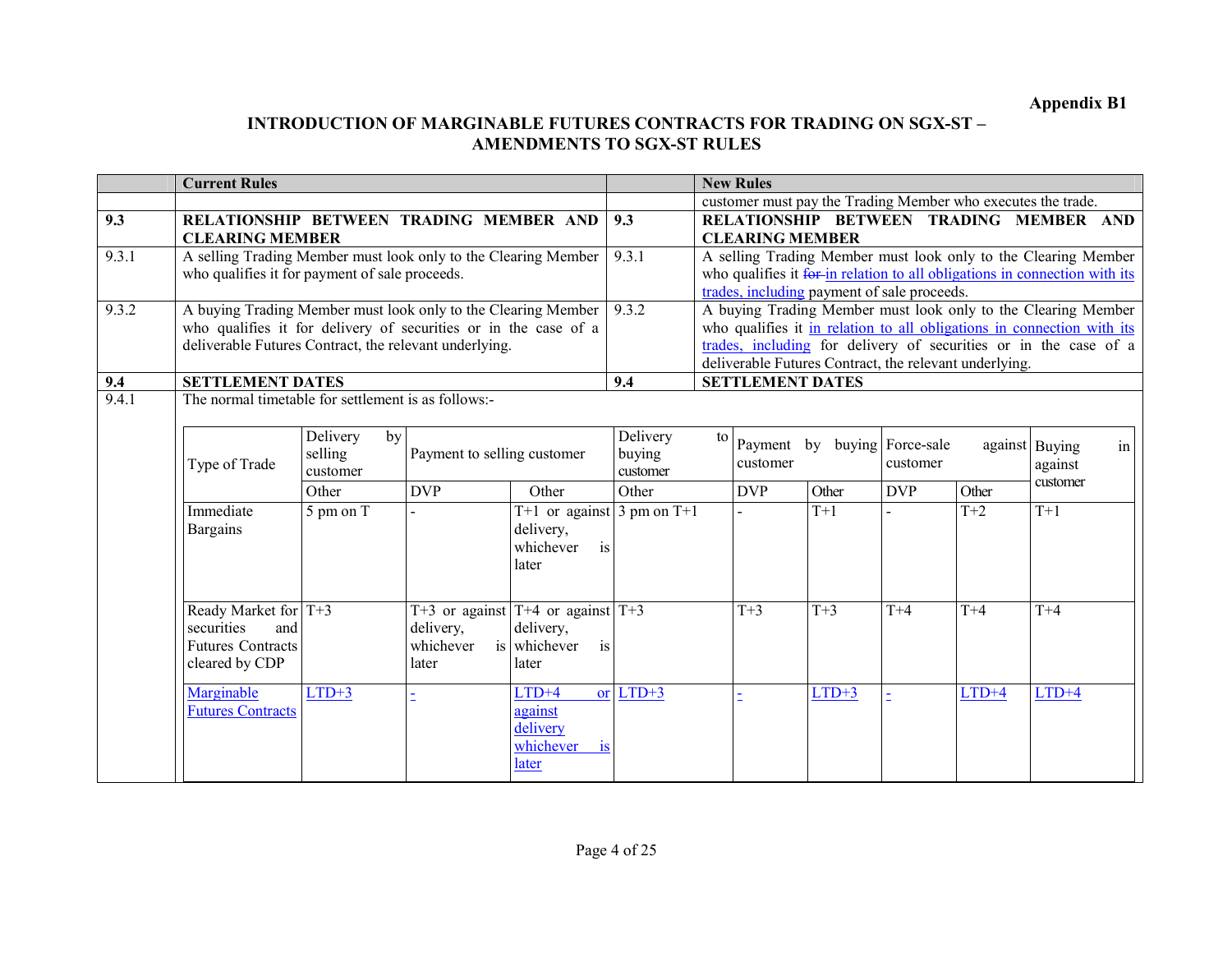|        | <b>Current Rules</b>                        |                                                                |        | <b>New Rules</b>                        |                                                                |
|--------|---------------------------------------------|----------------------------------------------------------------|--------|-----------------------------------------|----------------------------------------------------------------|
|        | Ready Market for 12.30                      | T+4 or against $\frac{3 \text{ pm on T}}{4}$<br>$pm$ on $-$    |        | $T+4$                                   | $T+5$<br>$T+4$                                                 |
|        | other securities<br>$T+3$                   | delivery,                                                      |        |                                         |                                                                |
|        |                                             | whichever<br>is                                                |        |                                         |                                                                |
|        |                                             | later                                                          |        |                                         |                                                                |
|        |                                             |                                                                |        |                                         |                                                                |
|        |                                             |                                                                |        |                                         |                                                                |
|        |                                             |                                                                |        |                                         |                                                                |
|        | <b>CHAPTER 10 - FOREIGN MARKET LINKAGES</b> |                                                                |        |                                         |                                                                |
| 10.1   | <b>DEFINITION OF ORDER</b>                  |                                                                | 10.1   | <b>DEFINITIONS OF ORDER</b>             |                                                                |
| 10.1.1 | In this Chapter, "Order" means:-            |                                                                | 10.1.1 | In this Chapter, "Order" means:-        |                                                                |
|        | (1)                                         | in respect of a Selected Foreign Security, an order placed via |        | (1)                                     | in respect of a Selected Foreign Security, an order placed via |
|        |                                             | the Exchange Link by SGX-SPV with a Foreign Portal Dealer      |        |                                         | the Exchange Link by SGX-SPV with a Foreign Portal Dealer      |
|        |                                             | to buy or sell that Selected Foreign Security; and             |        |                                         | to buy or sell that Selected Foreign Security; and             |
|        | (2)                                         | in respect of a Selected SGX Security, an order placed via the |        | (2)                                     | in respect of a Selected SGX Security, an order placed via the |
|        |                                             | Exchange Link by a Foreign Portal Dealer with SGX-SPV to       |        |                                         | Exchange Link by a Foreign Portal Dealer with SGX-SPV to       |
|        | buy or sell that Selected SGX Security.     |                                                                |        | buy or sell that Selected SGX Security. |                                                                |
| 10.4.7 | (1)                                         | The following Rules do not apply to SGX-SPV:-                  |        | (1)                                     | The following Rules do not apply to SGX-SPV:-                  |
|        | Rule                                        | Heading                                                        |        | Rule                                    | Heading                                                        |
|        | 4.1.1                                       | Admission Criteria (as a Trading<br>Member)                    |        | 4.1.1                                   | Admission Criteria (as a Trading<br>Member)                    |
|        | 4.6.1(2)                                    | Compliance (with admission criteria)                           |        | 4.6.1(2)                                | Compliance (with admission criteria)                           |
|        | 4.6.5                                       | Responsibility to SGX-ST                                       |        | 4.6.5                                   | Responsibility to SGX-ST                                       |
|        | 4.6.11                                      | Approved Executive Director                                    |        | 4.6.11                                  | Approved Executive Director                                    |
|        | 4.6.12                                      | <b>Directors</b>                                               |        | 4.6.12                                  | <b>Directors</b>                                               |
|        | 4.6.14                                      | Memorandum<br>Articles<br>of<br>and                            |        | 4.6.14                                  | Memorandum<br>Articles<br>of<br>and                            |
|        |                                             | Association                                                    |        |                                         | Association                                                    |
|        | 4.6.17                                      | <b>Business Name</b>                                           |        | 4.6.17                                  | <b>Business Name</b>                                           |
|        | 4.6.18                                      | <b>Issue of Shares</b>                                         |        | 4.6.18                                  | <b>Issue of Shares</b>                                         |
|        | 4.6.19                                      | Voluntary Liquidation                                          |        | 4.6.19                                  | Voluntary Liquidation                                          |
|        | $6.1 - 6.5$                                 | Approved Executive Director                                    |        | $6.1 - 6.5$                             | Approved Executive Director                                    |
|        | 9.5                                         | <b>Trades under Physical Delivery</b>                          |        | 9.5                                     | <b>Trades under Physical Delivery</b>                          |
|        | 11.1-11.14                                  | Capital and Financial Requirements                             |        | 11.1-11.14                              | Capital and Financial Requirements                             |
|        | 12.3                                        | <b>Customer Accounts</b>                                       |        | 12.3                                    | <b>Customer Accounts</b>                                       |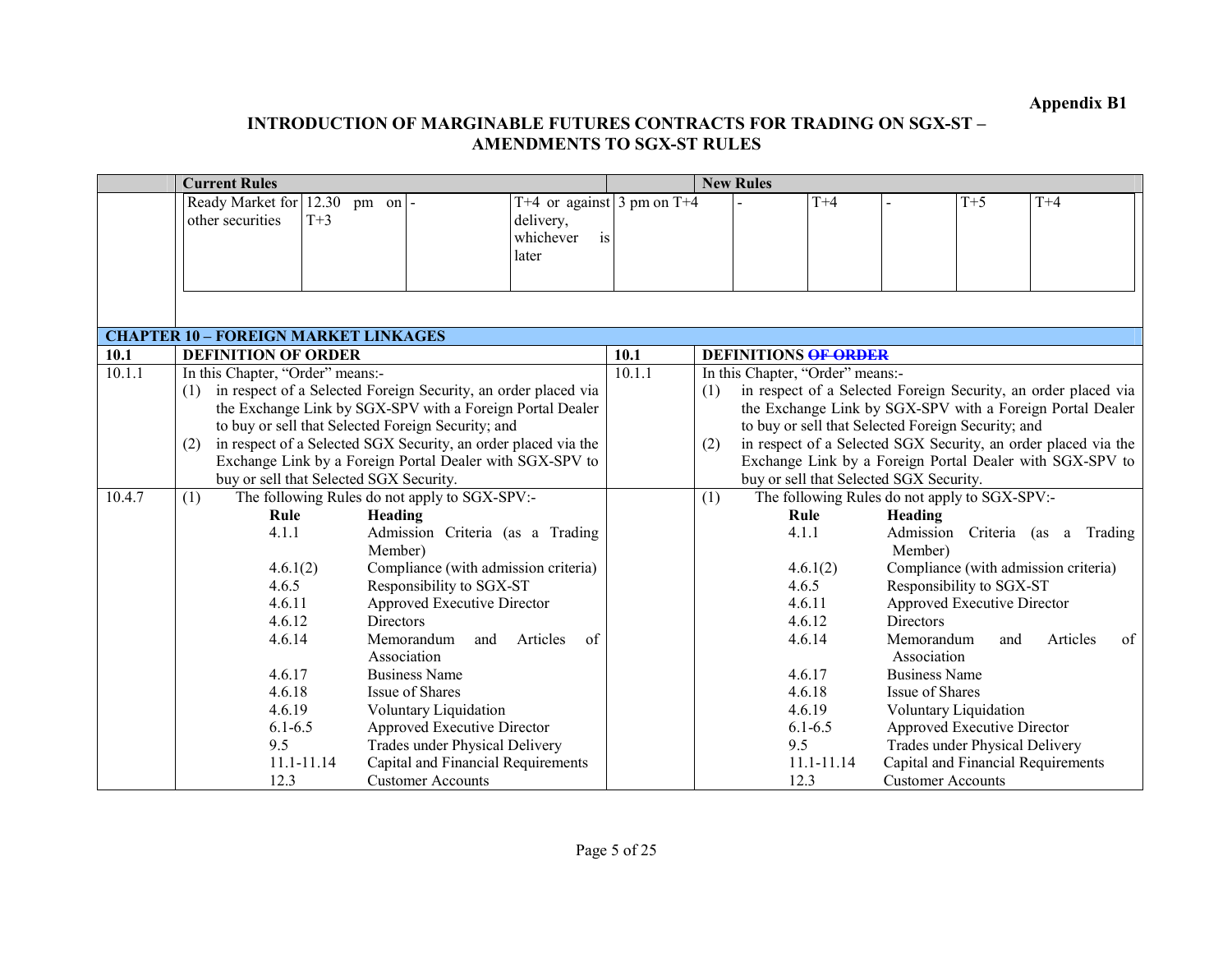|        | <b>Current Rules</b>                                  |                                                                   |        | <b>New Rules</b>                          |                                                                       |
|--------|-------------------------------------------------------|-------------------------------------------------------------------|--------|-------------------------------------------|-----------------------------------------------------------------------|
|        | 12.4                                                  | <b>Trading Authority</b>                                          |        | 12.4                                      | <b>Trading Authority</b>                                              |
|        | 12.6                                                  | <b>Contract Notes</b>                                             |        | 12.6                                      | <b>Contract Notes</b>                                                 |
|        | 12.7                                                  | <b>Statement of Account to Customers</b>                          |        | 12.7                                      | <b>Statement of Account to Customers</b>                              |
|        | 12.11                                                 | Customer's and Remisier's Money                                   |        | 12.11                                     | Customer's and Remisier's Money                                       |
|        | 12.12                                                 | Customer's and Remisier's Assets                                  |        | 12.12                                     | Customer's and Remisier's Assets                                      |
|        | 12.17.4                                               | Trading by Employees and Agents                                   |        | 12.17.4                                   | Trading by Employees and Agents                                       |
|        | 12.21                                                 | Use of Office Premises                                            |        | 12.21                                     | Use of Office Premises                                                |
|        | 13.5                                                  | Arrangement with Customers                                        |        | 13.5                                      | Arrangement with Customers                                            |
|        | 13.12                                                 | Identification & Password                                         |        | 13.12                                     | Identification & Password                                             |
|        |                                                       |                                                                   |        |                                           | Chapter 19 of these Rules                                             |
|        |                                                       |                                                                   |        |                                           |                                                                       |
|        |                                                       | <b>CHAPTER 11 - CAPITAL AND FINANCIAL REQUIREMENTS</b>            |        |                                           |                                                                       |
| 11.1   | <b>DEFINITIONS</b>                                    |                                                                   | 11.1   | <b>DEFINITIONS</b>                        |                                                                       |
|        |                                                       | "SFR (Financial and Margin Requirements)" means the Securities    |        |                                           | "SFR (Financial and Margin Requirements)" means the Securities        |
|        |                                                       | and Futures (Financial and Margin Requirements for Holders of     |        |                                           | and Futures (Financial and Margin Requirements for Holders of         |
|        |                                                       | Capital Markets Services Licences) Regulations 2002 or any        |        |                                           | Capital Markets Services Licences) Regulations 2002 or any statutory  |
|        |                                                       | statutory modification, amendment or re-enactment thereof for the |        |                                           | modification, amendment or re-enactment thereof for the time being    |
|        |                                                       | time being in force, or any regulations which may replace the SFR |        |                                           | in force, or any regulations which may replace the SFR (Financial and |
|        |                                                       | (Financial and Margin Requirements), and any reference to any     |        |                                           | Margin Requirements), and any reference to any provision of the       |
|        |                                                       | provision of the SFR (Financial and Margin Requirements) is to    |        |                                           | SFR (Financial and Margin Requirements) is to that provision as so    |
|        |                                                       | that provision as so modified, amended or re-enacted (or as       |        |                                           | modified, amended or re-enacted (or as contained in any subsequent    |
|        |                                                       | contained in any subsequent regulations which may replace the     |        |                                           | regulations which may replace the SFR (Financial and Margin           |
|        | SFR (Financial and Margin Requirements).              |                                                                   |        | Requirements).                            |                                                                       |
| 11.7   | <b>EXPOSURE TO SINGLE CUSTOMER</b>                    |                                                                   | 11.7   | <b>EXPOSURE TO SINGLE CUSTOMER</b>        |                                                                       |
| 11.7.3 | In this Rule, "exposure to a single customer" means:- |                                                                   | 11.7.3 |                                           | In this Rule, "exposure to a single customer" means:-                 |
|        | (1)                                                   | in the case of securities carried in a customer's account (other  |        | (1)                                       | in the case of securities carried in a customer's account (other      |
|        | than a margin account):-                              |                                                                   |        | than a margin <i>financing</i> account):- |                                                                       |
|        | (a)                                                   | for purchase contracts that remain unpaid:-                       |        | (a)                                       | for purchase contracts that remain unpaid:-                           |
|        | (i)                                                   | where the securities purchased have not been                      |        | (i)                                       | where the securities purchased have not been                          |
|        |                                                       | delivered to the customer, the excess of the                      |        |                                           | delivered to the customer, the excess of the                          |
|        |                                                       | contracted price of the securities purchased by the               |        |                                           | contracted price of the securities purchased by the                   |
|        |                                                       | single customer over the aggregate market value                   |        |                                           | single customer over the aggregate market value of                    |
|        |                                                       | of the securities purchased and such other                        |        |                                           | the securities purchased and such other securities                    |
|        |                                                       | securities held by the Trading Member as                          |        |                                           | collateral, as prescribed by SGX-ST, which is held                    |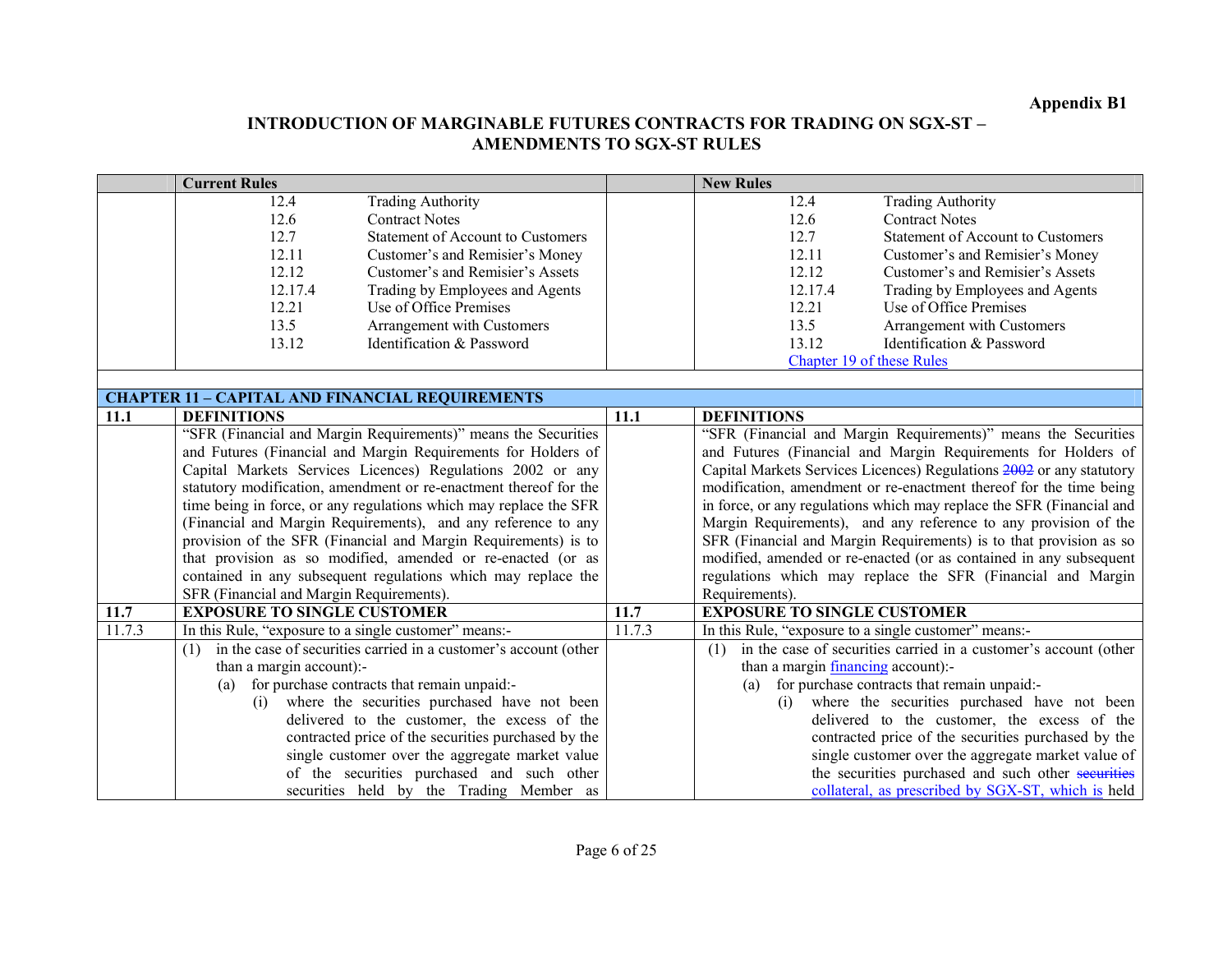# Appendix B1

|        | <b>Current Rules</b>                                                                                                                                                                                                                                                                                                                                                                                                                                                                                                                                                                                                                                                                                                                                                                              |        | <b>New Rules</b>                                                                                                                                                                                                                                                                                                                                                                                                                                                                                                                                                                                                                                                                                                                                                                                                                                                                                                             |
|--------|---------------------------------------------------------------------------------------------------------------------------------------------------------------------------------------------------------------------------------------------------------------------------------------------------------------------------------------------------------------------------------------------------------------------------------------------------------------------------------------------------------------------------------------------------------------------------------------------------------------------------------------------------------------------------------------------------------------------------------------------------------------------------------------------------|--------|------------------------------------------------------------------------------------------------------------------------------------------------------------------------------------------------------------------------------------------------------------------------------------------------------------------------------------------------------------------------------------------------------------------------------------------------------------------------------------------------------------------------------------------------------------------------------------------------------------------------------------------------------------------------------------------------------------------------------------------------------------------------------------------------------------------------------------------------------------------------------------------------------------------------------|
|        | collateral less any amount due and payable by the<br>Trading Member to him; and<br>where the securities purchased have been<br>(ii)<br>delivered to the customer, the excess of the<br>contracted price of the securities purchased over<br>the aggregate market value of all his securities<br>held by the Trading Member as collateral less any<br>amount due and payable by the Trading Member<br>to him;<br>for sale contracts for which delivery has not been made,<br>(b)<br>the excess of the amount of the market value of the<br>securities sold by the single customer over the<br>aggregate of the market value of any of his securities<br>held by the Trading Member as collateral and the<br>contracted sale price less any amount due and payable<br>by the Trading Member to him; |        | by the Trading Member as collateral less any<br>amount due and payable by the Trading Member to<br>him; and<br>where the securities purchased have been delivered<br>(ii)<br>to the customer, the excess of the contracted price<br>of the securities purchased over the aggregate<br>market value of all his securities collateral, as<br>prescribed by SGX-ST, which is held by the<br>Trading Member as collateral less any amount due<br>and payable by the Trading Member to him;<br>for sale contracts for which delivery has not been made,<br>(b)<br>the excess of the amount of the market value of the<br>securities sold by the single customer over the aggregate<br>of the market value of any of his securities collateral, as<br>prescribed by SGX-ST, which is held by the Trading<br>Member as collateral and the contracted sale price less<br>any amount due and payable by the Trading Member to<br>him; |
|        | the amount of margin deficiency in the single customer's<br>(2)<br>margin account as determined in accordance with the margin<br>requirements specified by SGX-ST;                                                                                                                                                                                                                                                                                                                                                                                                                                                                                                                                                                                                                                |        | the amount of margin deficiency in the single customer's<br>(2)<br>margin <i>financing</i> account as determined in accordance with the<br>margin financing requirements specified by SGX-ST;                                                                                                                                                                                                                                                                                                                                                                                                                                                                                                                                                                                                                                                                                                                                |
|        | the amount of margin deficiency in the single customer's<br>(9)<br>futures account as determined in accordance with the margin<br>requirements specified by SGX DC.                                                                                                                                                                                                                                                                                                                                                                                                                                                                                                                                                                                                                               |        | the amount of margin deficiency in relation to margins required<br>(9)<br>in any account of the single customer's futures account as<br>determined in accordance with the margin requirements<br>specified by SGX-DCprescribed by the relevant exchange,<br>clearing house or such other relevant financial institution.                                                                                                                                                                                                                                                                                                                                                                                                                                                                                                                                                                                                     |
| 11.7.4 | For the purposes of Rule 11.7.2, a security is deemed to be carried<br>in a customer's account (other than a margin account) on the<br>contract date specified in the contract note in respect of the<br>transaction in that security or on the exercise date specified in the<br>exercise notice in respect of an option in that security which has<br>been exercised.                                                                                                                                                                                                                                                                                                                                                                                                                           | 11.7.4 | For the purposes of Rule $11.7.\overline{23}$ , a security or futures contract is<br>deemed to be carried in a customer's account (other than a margin<br>financing account) on the contract date specified in the contract note<br>in respect of the transaction in that security or futures contract or on<br>the exercise date specified in the exercise notice in respect of an<br>option in that security which has been exercised.                                                                                                                                                                                                                                                                                                                                                                                                                                                                                     |
| 11.8   | <b>EXPOSURE TO SINGLE SECURITY</b>                                                                                                                                                                                                                                                                                                                                                                                                                                                                                                                                                                                                                                                                                                                                                                | 11.8   | <b>EXPOSURE TO SINGLE SECURITY</b>                                                                                                                                                                                                                                                                                                                                                                                                                                                                                                                                                                                                                                                                                                                                                                                                                                                                                           |
| 11.8.4 | For the purpose of Rule 11.8.1, "exposure to a single security"                                                                                                                                                                                                                                                                                                                                                                                                                                                                                                                                                                                                                                                                                                                                   | 11.8.4 | For the purpose of Rule 11.8.1, "exposure to a single security"                                                                                                                                                                                                                                                                                                                                                                                                                                                                                                                                                                                                                                                                                                                                                                                                                                                              |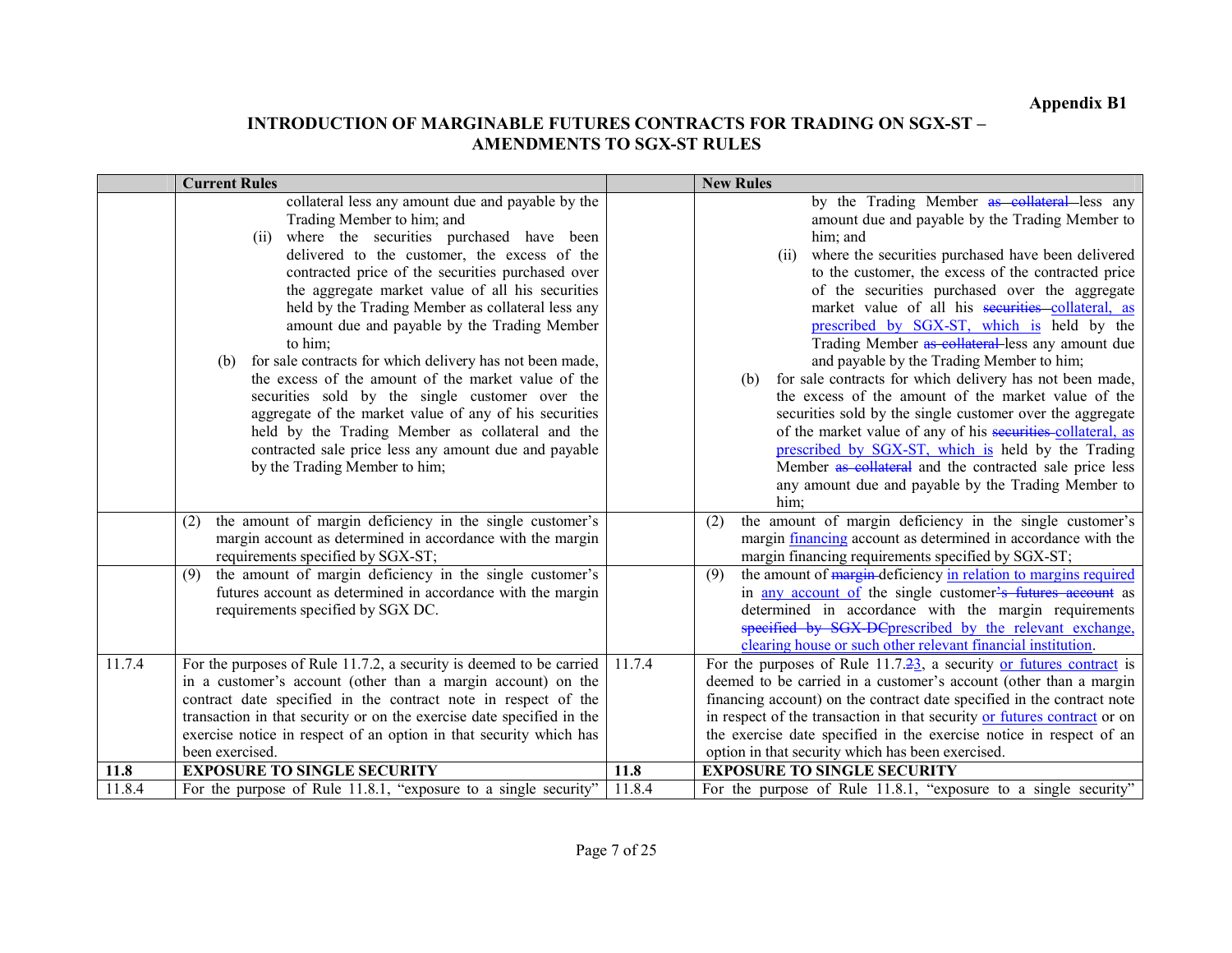|        | <b>Current Rules</b>                                                   |        | <b>New Rules</b>                                                            |
|--------|------------------------------------------------------------------------|--------|-----------------------------------------------------------------------------|
|        | means:-                                                                |        | means:-                                                                     |
|        | in relation to the single security bought or carried, or<br>(7)        |        | in relation to the single security bought or carried, or deposited<br>(7)   |
|        | deposited as collateral in the margin accounts, the margin             |        | as collateral in the margin financing accounts, the margin                  |
|        | exposure of a Trading Member to the single security as                 |        | exposure of a Trading Member to the single security as                      |
|        | determined in accordance with the margin requirements                  |        | determined in accordance with the margin financing                          |
|        | prescribed by SGX-ST;                                                  |        | requirements prescribed by SGX-ST;                                          |
| 11.9   | <b>MARGIN RULES</b>                                                    | 11.9   | <b>MARGIN FINANCING RULES</b>                                               |
| 11.9.1 | Subject to the margin account requirements of this Rule, a Trading     | 11.9.1 | Subject to the margin <i>financing</i> account requirements of this Rule, a |
|        | Member who is licensed to conduct securities margin financing          |        | Trading Member who is licensed to conduct securities margin                 |
|        | may extend credit facilities to approved customers for securities      |        | financing may extend credit facilities to approved customers for            |
|        | transactions.                                                          |        | securities transactions.                                                    |
| 11.9.2 | Margin account arrangements shall be evidenced in the form of a        | 11.9.2 | Margin financing account arrangements shall be evidenced in the             |
|        | written agreement executed between the Trading Member and the          |        | form of a written agreement executed between the Trading Member             |
|        | customer.                                                              |        | and the customer.                                                           |
| 11.9.3 | A customer who operates a margin account with a Trading                | 11.9.3 | A customer who operates a margin <i>financing</i> account with a Trading    |
|        | Member shall authorise the Trading Member to mortgage, pledge          |        | Member shall authorise the Trading Member to mortgage, pledge or            |
|        | or hypothecate the customer's securities or property for a sum not     |        | hypothecate the customer's securities or property for a sum not             |
|        | exceeding the debit balance in the margin account and without          |        | exceeding the debit balance in the margin financing account and             |
|        | obligation to retain in its possession or control securities of like   |        | without obligation to retain in its possession or control securities of     |
|        | character. The Trading Member shall also be given the discretion       |        | like character. The Trading Member shall also be given the discretion       |
|        | to sell or dispose of any or all the securities in any manner in order |        | to sell or dispose of any or all the securities in any manner in order to   |
|        | to meet with the prescribed margin requirements.                       |        | meet with the prescribed margin financing requirements.                     |
| 11.9.4 | A Trading Member shall not cause or permit any new transaction         | 11.9.4 | A Trading Member shall not cause or permit any new transaction              |
|        | made in a customer's margin account unless the resulting equity in     |        | made in a customer's margin <i>financing</i> account unless the resulting   |
|        | the account is not less than 140% of the debit balance, or the         |        | equity in the account is not less than 140% of the debit balance, or the    |
|        | Trading Member has required the customer to deposit margin in          |        | Trading Member has required the customer to deposit margin in the           |
|        | the margin account within 2 Market Days from the date of               |        | margin financing account within 2 Market Days from the date of              |
|        | securities transaction to bring the equity to not less than 140% of    |        | securities transaction to bring the equity to not less than 140% of the     |
|        | the debit balance.                                                     |        | debit balance.                                                              |
| 11.9.6 | A Trading Member shall not cause or permit the equity in a<br>(1)      | 11.9.6 | A Trading Member shall not cause or permit the equity in a<br>(1)           |
|        | customer's margin account to fall to or below 110% of the              |        | customer's margin <i>financing</i> account to fall to or below 110%         |
|        | debit balance in the customer's margin account, unless the             |        | of the debit balance in the customer's margin financing                     |
|        | Trading Member has immediately required the customer to                |        | account, unless the Trading Member has immediately required                 |
|        | provide additional margin in the margin account within 2               |        | the customer to provide additional margin in the margin                     |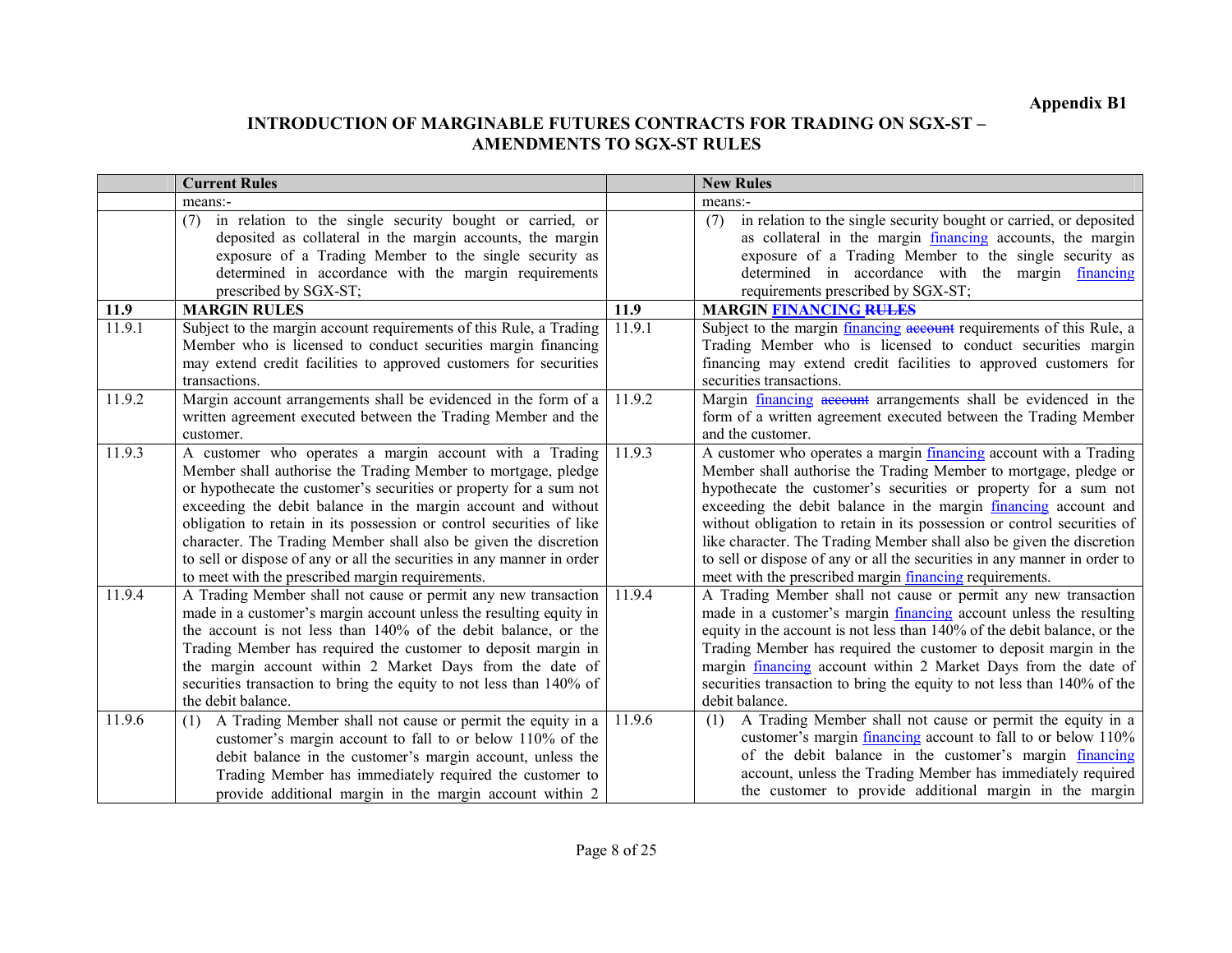|         | <b>Current Rules</b>                                                                                                                                                                                                                                                                                                                                                                                                                                                                                                                                                                                                                                                                                                                                                                                                     |         | <b>New Rules</b>                                                                                                                                                                                                                                                                                                                                                                                                                                                                                                                                                                                                                                                                                                                                                                                                                                                                                                                          |
|---------|--------------------------------------------------------------------------------------------------------------------------------------------------------------------------------------------------------------------------------------------------------------------------------------------------------------------------------------------------------------------------------------------------------------------------------------------------------------------------------------------------------------------------------------------------------------------------------------------------------------------------------------------------------------------------------------------------------------------------------------------------------------------------------------------------------------------------|---------|-------------------------------------------------------------------------------------------------------------------------------------------------------------------------------------------------------------------------------------------------------------------------------------------------------------------------------------------------------------------------------------------------------------------------------------------------------------------------------------------------------------------------------------------------------------------------------------------------------------------------------------------------------------------------------------------------------------------------------------------------------------------------------------------------------------------------------------------------------------------------------------------------------------------------------------------|
|         | Market Days from the date of notice to increase the equity in<br>the customer's margin account to more than 110% of the<br>debit balance in the customer's margin account.<br>Where the equity in a customer's margin account falls to or<br>(2)<br>below 110% of the debit balance in his margin account, and<br>that the customer has failed to provide additional margin to<br>increase the equity in his margin account to more than 110%<br>of the debit balance in his margin account within the<br>prescribed time frame referred to in Rule 11.9.6(1), a Trading<br>Member shall have discretion, including, where appropriate,<br>liquidating the margin account including the acceptable<br>collateral deposited to bring the equity to more than 110% of<br>the debit balance without notice to the customer. |         | financing account within 2 Market Days from the date of notice<br>to increase the equity in the customer's margin financing<br>account to more than 110% of the debit balance in the<br>customer's margin financing account.<br>Where the equity in a customer's margin financing account<br>(2)<br>falls to or below 110% of the debit balance in his margin<br>financing account, and that the customer has failed to provide<br>additional margin to increase the equity in his margin <i>financing</i><br>account to more than 110% of the debit balance in his margin<br>financing account within the prescribed time frame referred to<br>in Rule $11.9.6(1)$ , a Trading Member shall have discretion,<br>including, where appropriate, liquidating the margin financing<br>account including the acceptable collateral deposited to bring<br>the equity to more than 110% of the debit balance without<br>notice to the customer. |
| 11.9.8  | A Trading Member shall cause daily review to be made of all<br>margin accounts to ensure that credit is not over-extended beyond<br>the approved facility and that the margin requirements prescribed<br>above are met at all times. For the purpose of computing margin<br>requirements in a margin account, the last done price of the<br>security on the preceding Market Day shall be used. All<br>transactions done on the same day shall be combined on a<br>transaction date basis and the total cost of purchase or the net<br>proceeds of sale including any commission charged and other<br>expenses shall be taken into account for computing margin<br>requirements.                                                                                                                                         | 11.9.8  | A Trading Member shall cause daily review to be made of all margin<br>financing accounts to ensure that credit is not over-extended beyond<br>the approved facility and that the margin financing requirements<br>prescribed above are met at all times. For the purpose of computing<br>margin financing requirements in a margin financing account, the<br>last done price of the security on the preceding Market Day shall be<br>used. All transactions done on the same day shall be combined on a<br>transaction date basis and the total cost of purchase or the net<br>proceeds of sale including any commission charged and other<br>expenses shall be taken into account for computing margin financing<br>requirements.                                                                                                                                                                                                        |
| 11.9.9  | A Trading Member shall have the discretion to impose higher<br>margin requirements on any of its customers.                                                                                                                                                                                                                                                                                                                                                                                                                                                                                                                                                                                                                                                                                                              | 11.9.9  | A Trading Member shall have the discretion to impose higher margin<br>financing requirements on any of its customers.                                                                                                                                                                                                                                                                                                                                                                                                                                                                                                                                                                                                                                                                                                                                                                                                                     |
| 11.9.10 | A customer may withdraw cash or securities from his account<br>provided that the equity in his account does not fall to 140% of the<br>debit balance or less.                                                                                                                                                                                                                                                                                                                                                                                                                                                                                                                                                                                                                                                            | 11.9.10 | A customer may withdraw cash or securities from his margin<br>financing account provided that the equity in his account does not fall<br>to 140% of the debit balance or less.                                                                                                                                                                                                                                                                                                                                                                                                                                                                                                                                                                                                                                                                                                                                                            |
| 11.9.11 | A Trading Member shall not cause or permit:-<br>(1) the aggregate of the margin exposures in the margin accounts                                                                                                                                                                                                                                                                                                                                                                                                                                                                                                                                                                                                                                                                                                         | 11.9.11 | A Trading Member shall not cause or permit:-<br>(1) the aggregate of the margin exposures in the margin $financing$                                                                                                                                                                                                                                                                                                                                                                                                                                                                                                                                                                                                                                                                                                                                                                                                                       |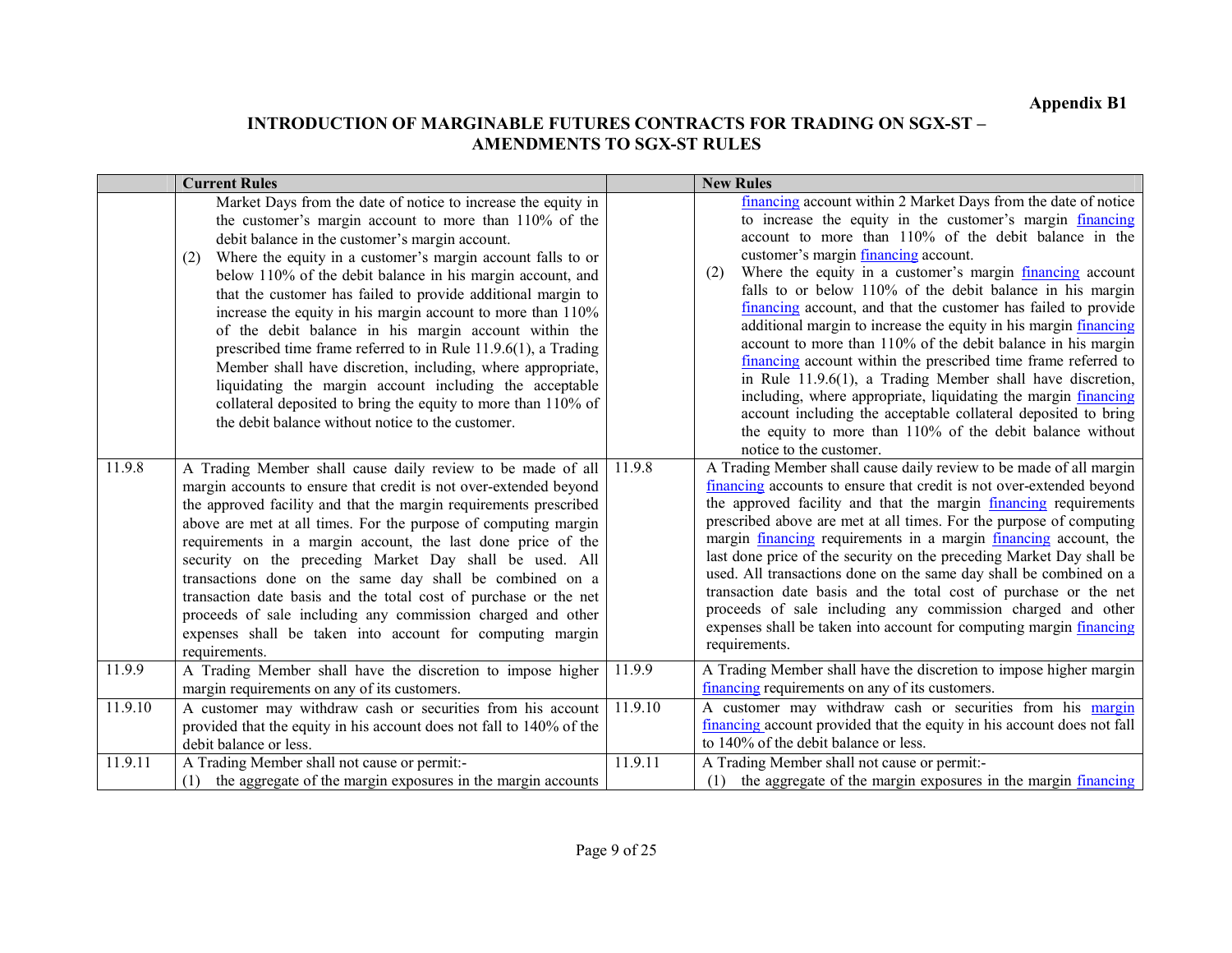|         | <b>Current Rules</b>                                                                                                                                                                                                                                                                                                                                                                                                                                                                                                                                          |         | <b>New Rules</b>                                                                                                                                                                                                                                                                                                                                                                                                                                                                                                                                                                              |
|---------|---------------------------------------------------------------------------------------------------------------------------------------------------------------------------------------------------------------------------------------------------------------------------------------------------------------------------------------------------------------------------------------------------------------------------------------------------------------------------------------------------------------------------------------------------------------|---------|-----------------------------------------------------------------------------------------------------------------------------------------------------------------------------------------------------------------------------------------------------------------------------------------------------------------------------------------------------------------------------------------------------------------------------------------------------------------------------------------------------------------------------------------------------------------------------------------------|
|         | of all customers to exceed 300%, or such other percentage as<br>SGX-ST may allow, of its free financial resources;<br>the aggregate of the margin exposures in the margin accounts<br>(2)<br>of all customers in respect of securities, other than securities<br>quoted on SGX-ST, to exceed 100%, or such other<br>percentage as SGX-ST may allow, of its free financial<br>resources; and<br>the debit balance in each customer's margin account to<br>(3)<br>exceed 20%, or such other percentage as SGX-ST may allow,<br>of its free financial resources. |         | accounts of all customers to exceed 300%, or such other<br>percentage as SGX-ST may allow, of its free financial<br>resources;<br>the aggregate of the margin exposures in the margin financing<br>(2)<br>accounts of all customers in respect of securities, other than<br>securities quoted on SGX-ST, to exceed 100%, or such other<br>percentage as SGX-ST may allow, of its free financial<br>resources; and<br>the debit balance in each customer's margin financing account<br>(3)<br>to exceed 20%, or such other percentage as SGX-ST may<br>allow, of its free financial resources. |
| 11.9.13 | All securities transactions in a margin account shall be on an<br>immediate or a ready basis. The margin account shall not be used<br>to subscribe for new issue of securities.                                                                                                                                                                                                                                                                                                                                                                               | 11.9.13 | All securities transactions in a margin financing account shall be on<br>an immediate or a ready basis. The margin financing account shall not<br>be used to subscribe for new issue of securities, or to meet margin<br>requirements in respect of Marginable Futures Contracts.                                                                                                                                                                                                                                                                                                             |
| 11.9.14 | In computing the market value of securities bought and carried in a<br>customer's margin account and the market value of securities<br>deposited as collateral by the margin customer, the Trading<br>Member shall apply such applicable discounts as SGX-ST may<br>prescribe from time to time.                                                                                                                                                                                                                                                              | 11.9.14 | In computing the market value of securities bought and carried in a<br>customer's margin <i>financing</i> account and the market value of<br>securities deposited as collateral by the margin customer, the<br>Trading Member shall apply such applicable discounts as<br>SGX-ST may prescribe from time to time.                                                                                                                                                                                                                                                                             |
| 11.9.15 | SGX-ST shall have the absolute discretion to vary any or all of the<br>margin requirements stipulated in Rule 11.9, and impose such<br>other requirements for margin financing transactions from time to<br>time as it deems fit and appropriate.                                                                                                                                                                                                                                                                                                             | 11.9.15 | SGX-ST shall have the absolute discretion to vary any or all of the<br>margin financing requirements stipulated in Rule 11.9, and impose<br>such other requirements for margin financing transactions from time<br>to time as it deems fit and appropriate.                                                                                                                                                                                                                                                                                                                                   |
| 11.14   | <b>REGISTER OF CONNECTED PERSONS</b>                                                                                                                                                                                                                                                                                                                                                                                                                                                                                                                          | 11.14   | <b>REGISTER OF CONNECTED PERSONS</b>                                                                                                                                                                                                                                                                                                                                                                                                                                                                                                                                                          |
|         | Each Trading Member shall keep a register of its directors and<br>their connected persons.<br>For the purpose of this Rule, a "connected person" has the meaning<br>ascribed to it in Section 2 of the SFA.                                                                                                                                                                                                                                                                                                                                                   | 11.14.1 | Each Trading Member shall keep a register of its directors and their<br>connected persons.<br>For the purpose of this Rule, a "connected person" has the meaning<br>ascribed to it in Section 2 of the SFA.                                                                                                                                                                                                                                                                                                                                                                                   |
|         |                                                                                                                                                                                                                                                                                                                                                                                                                                                                                                                                                               |         |                                                                                                                                                                                                                                                                                                                                                                                                                                                                                                                                                                                               |
|         | <b>CHAPTER 12 - OPERATIONAL REQUIREMENTS</b>                                                                                                                                                                                                                                                                                                                                                                                                                                                                                                                  |         |                                                                                                                                                                                                                                                                                                                                                                                                                                                                                                                                                                                               |
| 12.6    | <b>CONTRACT NOTES</b>                                                                                                                                                                                                                                                                                                                                                                                                                                                                                                                                         | 12.6    | <b>CONTRACT NOTES</b>                                                                                                                                                                                                                                                                                                                                                                                                                                                                                                                                                                         |
| 12.6.3  | A contract note must contain the information specified in<br>Regulation 42(1) of the Securities and Futures (Licensing and                                                                                                                                                                                                                                                                                                                                                                                                                                    | 12.6.3  | A contract note must contain the information specified in Regulation<br>42(1) of Securities and Futures (Licensing and Conduct of Business)                                                                                                                                                                                                                                                                                                                                                                                                                                                   |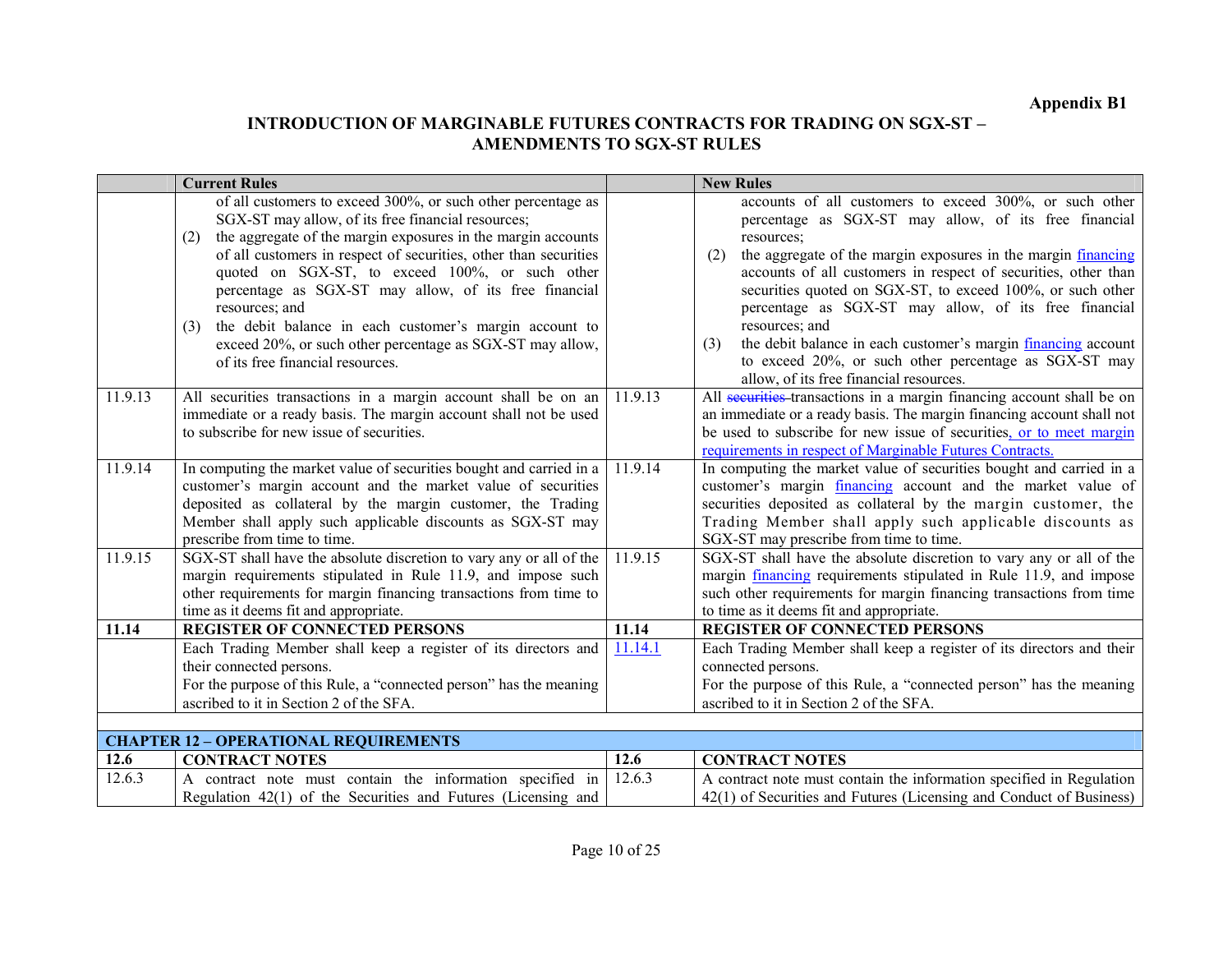|         | <b>Current Rules</b>                                                   |         | <b>New Rules</b>                                                        |
|---------|------------------------------------------------------------------------|---------|-------------------------------------------------------------------------|
|         | Conduct of Business) Regulations 2002.                                 |         | Regulations 2002.                                                       |
| 12.7    | STATEMENT OF ACCOUNT TO CUSTOMERS                                      | 12.7    | STATEMENT OF ACCOUNT TO CUSTOMERS                                       |
| 12.7.2  | A statement of account must contain the information specified in       | 12.7.2  | A statement of account must contain the information specified in        |
|         | Regulation 40(2) of the Securities and Futures (Licensing and          |         | Regulation 40(2) of the Securities and Futures (Licensing and           |
|         | Conduct of Business) Regulations 2002 and any other information        |         | Conduct of Business) Regulations 2002 and any other information         |
|         | that SGX-ST prescribes.                                                |         | that SGX-ST prescribes.                                                 |
| 12.11   | <b>CUSTOMER'S AND REMISIER'S MONEY</b>                                 | 12.11   | <b>CUSTOMER'S AND REMISIER'S MONEY</b>                                  |
| 12.11.1 | A Trading Member must comply with Part III, Divisions 2 and 4 of       | 12.11.1 | A Trading Member must comply with Part III, Divisions 2 and 4 of        |
|         | the Securities and Futures (Licensing and Conduct of Business)         |         | the Securities and Futures (Licensing and Conduct of Business)          |
|         | Regulations 2002 on customer's money. For the purpose of this          |         | Regulations 2002 on customer's money. For the purpose of this Rule,     |
|         | Rule, "customer" includes a Remisier, unless otherwise specified.      |         | "customer" includes a Remisier, unless otherwise specified.             |
| 12.11.2 | Regulation $16(1)(b)$ of the Securities and Futures (Licensing and     | 12.11.2 | Regulation $16(1)(b)$ of the Securities and Futures (Licensing and      |
|         | Conduct of Business) Regulations 2002 does not apply to a              |         | Conduct of Business) Regulations 2002 does not apply to a Remisier.     |
|         | Remisier. A Trading Member must deposit all money received on          |         | A Trading Member must deposit all money received on account of a        |
|         | account of a Remisier in a trust account.                              |         | Remisier in a trust account.                                            |
| 12.11.3 | A Trading Member must designate the accounts maintained with a         | 12.11.3 | A Trading Member must designate the accounts maintained with a          |
|         | financial institution specified in Regulation 17 of the Securities and |         | financial institution specified in Regulation 17 of the Securities and  |
|         | Futures (Licensing and Conduct of Business) Regulations 2002 for       |         | Futures (Licensing and Conduct of Business) Regulations 2002 for a      |
|         | a customer or a Remisier as a trust account, or customer or            |         | customer or a Remisier as a trust account, or customer or Remisier      |
|         | Remisier account, as the case may be.                                  |         | account, as the case may be.                                            |
| 12.11.4 | A Trading Member may deposit money received on account of              | 12.11.4 | A Trading Member must may deposit money received on account of          |
|         | customers (including Remisiers) in the same trust account for          |         | customers (including Remisiers) in a separate the same trust account    |
|         | customers (including Remisiers).                                       |         | for customersfrom Remisiers(including Remisiers).                       |
| 12.11.5 | A Trading Member must not commingle money received on                  | 12.11.5 | A Trading Member must not commingle money received on account           |
|         | account of its customers or its Remisiers with its own funds.          |         | of its customers or its Remisiers with its own funds. However, a        |
|         | However, a Trading Member may deposit its own funds into a trust       |         | Trading Member may deposit its own funds into a trust account under     |
|         | account under the circumstances specified in Regulation $23(1)$ of     |         | the circumstances specified in Regulation $23(1)$ of the Securities and |
|         | the Securities and Futures (Licensing and Conduct of Business)         |         | Futures (Licensing and Conduct of Business) Regulations 2002.           |
|         | Regulations 2002.                                                      |         |                                                                         |
| 12.12   | <b>CUSTOMER'S AND REMISIER'S ASSETS</b>                                | 12.12   | <b>CUSTOMER'S AND REMISIER'S ASSETS</b>                                 |
| 12.12.1 | A Trading Member must comply with Part III, Divisions 3 and 4 of       | 12.12.1 | A Trading Member must comply with Part III, Divisions 3 and 4 of        |
|         | the Securities and Futures (Licensing and Conduct of Business)         |         | the Securities and Futures (Licensing and Conduct of Business)          |
|         | Regulations 2002 on customer's assets. For the purpose of this         |         | Regulations 2002 on customer's assets. For the purpose of this Rule,    |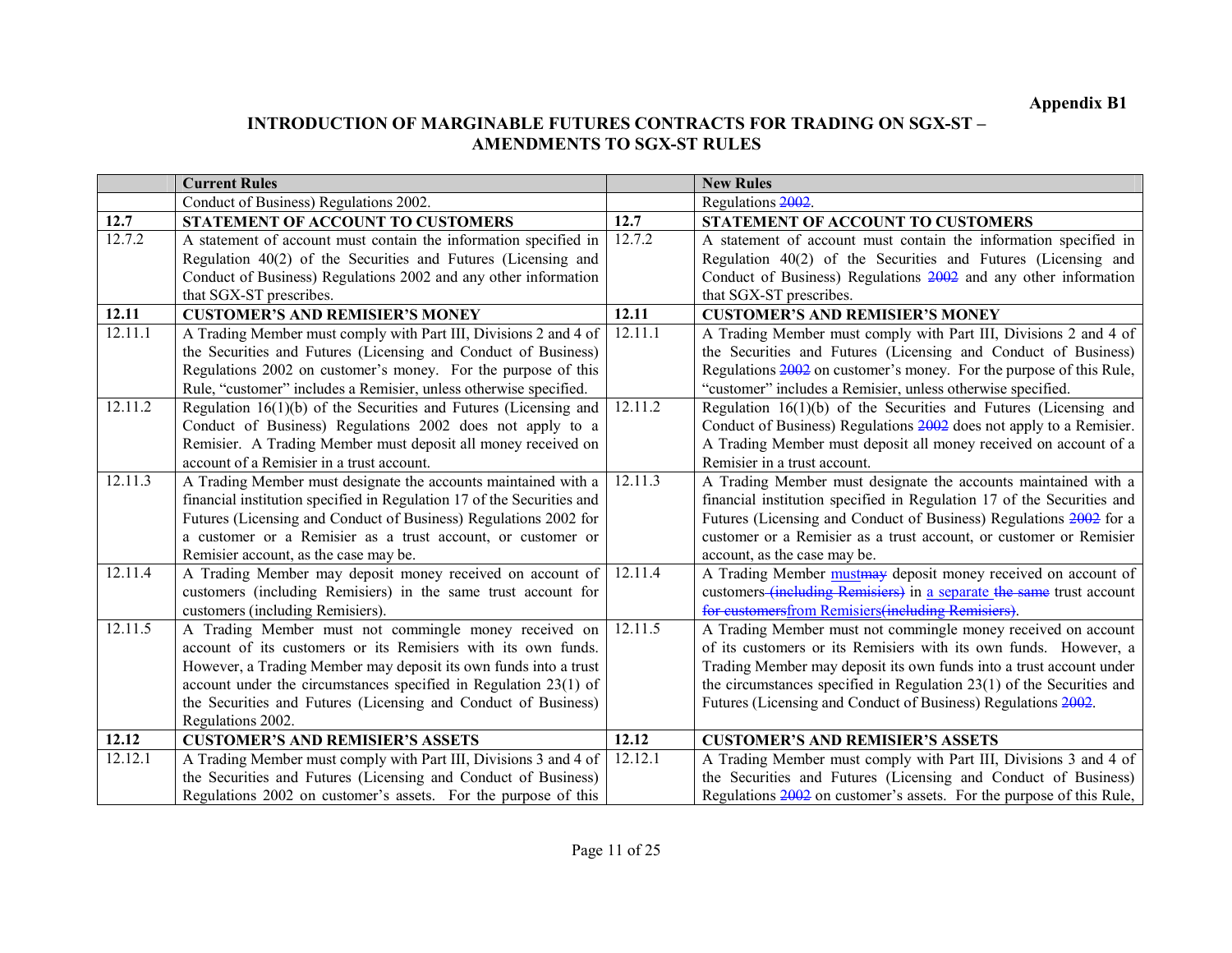|         | <b>Current Rules</b>                                                   |         | <b>New Rules</b>                                                         |
|---------|------------------------------------------------------------------------|---------|--------------------------------------------------------------------------|
|         | Rule, "customer" includes a Remisier, unless otherwise specified.      |         | "customer" includes a Remisier, unless otherwise specified.              |
| 12.12.2 | Regulations 30, 33 and 34 of the Securities and Futures (Licensing     | 12.12.2 | Regulations 30, 33 and 34 of the Securities and Futures (Licensing       |
|         | and Conduct of Business) Regulations 2002 do not apply to a            |         | and Conduct of Business) Regulations 2002 do not apply to a              |
|         | Remisier.                                                              |         | Remisier.                                                                |
| 12.12.3 | A Trading Member must designate the accounts maintained with a         | 12.12.3 | A Trading Member must designate the accounts maintained with a           |
|         | financial institution specified in Regulation 27 of the Securities and |         | financial institution specified in Regulation 27 of the Securities and   |
|         | Futures (Licensing and Conduct of Business) Regulations 2002 for       |         | Futures (Licensing and Conduct of Business) Regulations-2002 for a       |
|         | a customer or a Remisier as a trust account, or customer or            |         | customer or a Remisier as a trust account, or customer or Remisier       |
|         | Remisier account, as the case may be.                                  |         | account, as the case may be.                                             |
| 12.12.4 | A Trading Member may deposit assets of its customers (including        | 12.12.4 | A Trading Member must may deposit assets of its customers in a           |
|         | Remisiers) in the same custody account for customers (including        |         | separate (including Remisiers) in the same custody account from          |
|         | Remisiers).                                                            |         | Remisiersfor eustomers (including Remisiers).                            |
| 12.16   | <b>SUSPENSE ACCOUNT</b>                                                | 12.16   | <b>SUSPENSE ACCOUNT</b>                                                  |
| 12.16.1 | If a customer's order to purchase securities or Futures<br>(1)         | 12.16.1 | Subject to Rule 19.7, $\text{Hif}$ a customer's order to purchase<br>(1) |
|         | Contracts is unlikely to be completed during a Market Day,             |         | securities or <b>trade</b> in Futures Contracts is unlikely to be        |
|         | the purchases may be debited to:-                                      |         | completed during a Market Day, the purchases (or trades in the           |
|         | a customer's suspense account; or<br>(a)                               |         | case of Marginable Futures Contracts) may be debited to:-                |
|         | a general suspense account,<br>(b)                                     |         | a customer's suspense account; or<br>(a)                                 |
|         | until completion.                                                      |         | a general suspense account,<br>(b)                                       |
|         | Once the order is completed, the purchases must be booked to<br>(2)    |         | until completion.                                                        |
|         | the customer's account.                                                |         | Once the order is completed, the purchases (or trades in the<br>(2)      |
|         | Orders must not be warehoused in the suspense account for<br>(3)       |         | case of Marginable Futures Contracts) must be booked to the              |
|         | more than 2 Market Days, unless under exceptional                      |         | customer's account.                                                      |
|         | circumstances. In such cases, the Trading Member must                  |         | Orders must not be warehoused in the suspense account for<br>(3)         |
|         | document the reasons for the extension of time.                        |         | Market Days, unless under exceptional<br>more than 2                     |
|         |                                                                        |         | In such cases, the Trading Member must<br>circumstances.                 |
|         |                                                                        |         | document the reasons for the extension of time.                          |
|         | <b>CHAPTER 13 - TRADING PRACTICES AND CONDUCT</b>                      |         |                                                                          |

|        | Chin Ten IV – INDER FINICITO DE HUD CONDUCT                                 |      |                                                                      |  |  |
|--------|-----------------------------------------------------------------------------|------|----------------------------------------------------------------------|--|--|
| 13.8   | <b>MARKET MANIPULATION AND FALSE MARKET</b>                                 | 13.8 | <b>MARKET MANIPULATION AND FALSE MARKET</b>                          |  |  |
| 13.8.4 | A Trading Member or a Trading Representative must not directly   13.8.4     |      | A Trading Member or a Trading Representative must not directly or    |  |  |
|        | or indirectly deal in securities, which involve no change of                |      | indirectly deal in securities which involve no change of beneficial  |  |  |
|        | beneficial ownership as defined in Section 197(5) of the Securities $\vert$ |      | ownership as defined in Section 197(5) of the Securities and Futures |  |  |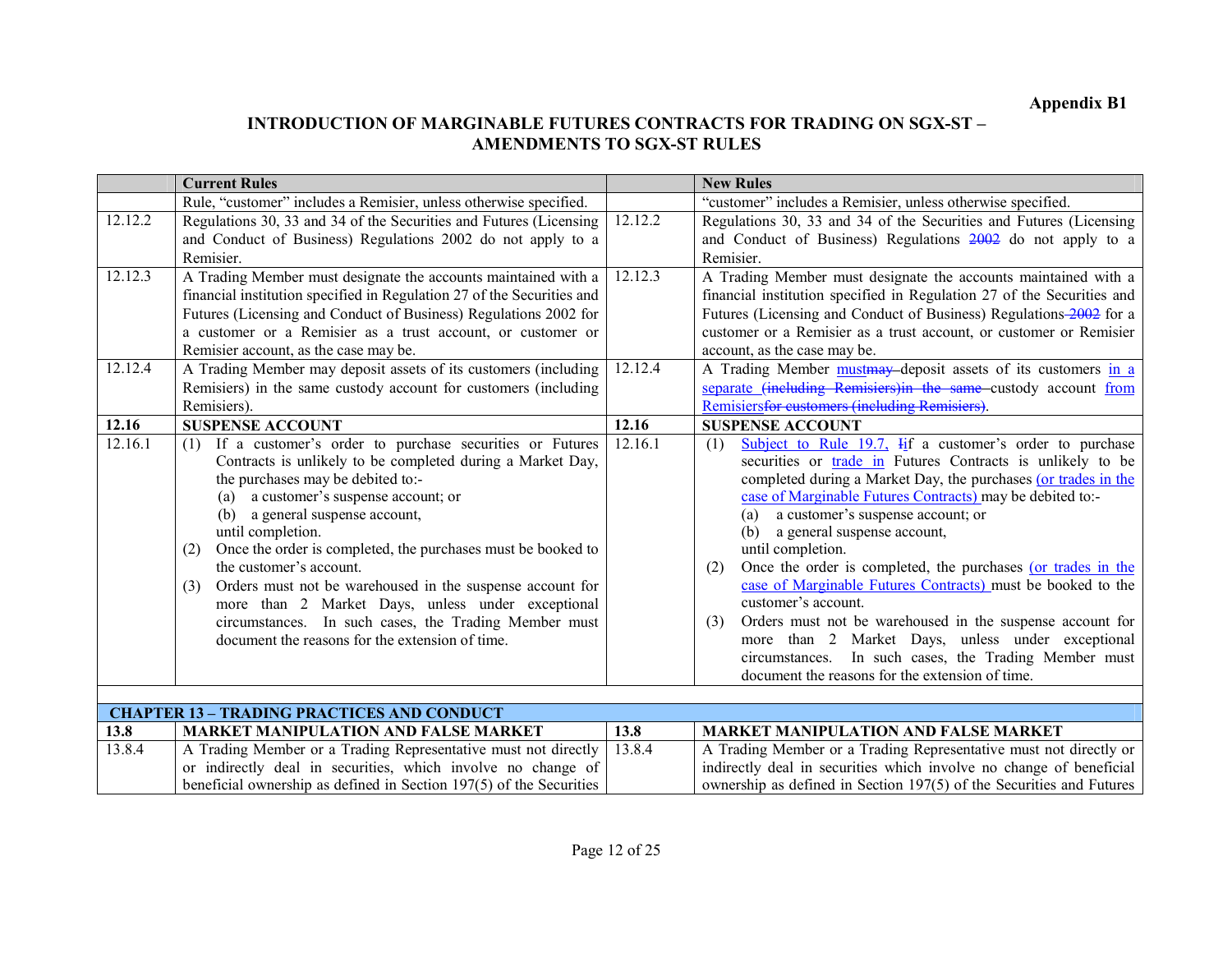|        | <b>Current Rules</b>                                                                                                  |             | <b>New Rules</b>                                                                                                                             |
|--------|-----------------------------------------------------------------------------------------------------------------------|-------------|----------------------------------------------------------------------------------------------------------------------------------------------|
|        | and Futures Act. It is a defence if the Trading Member or Trading                                                     |             | Act, or knowingly execute, or hold himself out as having executed, an                                                                        |
|        | Representative can show that it, or he or she had no reason to<br>suspect, or no reasonable Trading Member or Trading |             | order for the sale and purchase of Futures Contracts without having<br>effected a bona fide purchase or sale of Futures Contracts as defined |
|        | Representative ought to have suspected or known, that the                                                             |             | in Section $207(1)$ of the Securities and Futures Act. It is a defence if                                                                    |
|        | transaction was a wash sale.                                                                                          |             | the Trading Member or Trading Representative can show that it, or he                                                                         |
|        |                                                                                                                       |             | or she had no reason to suspect, or no reasonable Trading Member or                                                                          |
|        |                                                                                                                       |             | Trading Representative ought to have suspected or known, that the                                                                            |
|        |                                                                                                                       |             | transaction was a wash sale.                                                                                                                 |
| 13.8.5 | A Trading Member or a Trading Representative must not deal in                                                         | 13.8.5      | A Trading Member or a Trading Representative must not deal in                                                                                |
|        | securities in a manner that will or may affect or maintain the price                                                  |             | securities or trade in Futures Contracts in a manner that will or may                                                                        |
|        | of the securities, with intent to induce other persons to subscribe                                                   |             | affect or maintain the price of the securities, Futures Contracts, or                                                                        |
|        | for, buy or sell the securities. This Rule does not apply to                                                          |             | their underlying, with intent to induce other persons to subscribe for,                                                                      |
|        | stabilising action carried out in accordance with Regulation 3 of                                                     |             | buy or sell the securities or Futures Contracts. This Rule does not                                                                          |
|        | the Securities and Futures (Market Conduct) (Exemptions)<br>Regulations 2002.                                         |             | apply to stabilising action carried out in accordance with Regulation 3<br>of the Securities and Futures (Market Conduct) (Exemptions)       |
|        |                                                                                                                       |             | Regulations 2002.                                                                                                                            |
|        |                                                                                                                       |             |                                                                                                                                              |
|        | <b>CHAPTER 17 - SECURITIES BORROWING AND LENDING</b>                                                                  |             |                                                                                                                                              |
| 17.3   | <b>COLLATERAL</b>                                                                                                     | 17.3        | <b>COLLATERAL</b>                                                                                                                            |
| 17.3.2 | The collateral must be in the form as specified in Regulation $45(5)$                                                 | 17.3.2      | The collateral must be in the form as specified in Regulation $45(5)$ of                                                                     |
|        | of the Securities and Futures (Licensing & Conduct of Business)                                                       |             | the Securities and Futures (Licensing $\&$ Conduct of Business)                                                                              |
|        | Regulations 2002.                                                                                                     |             | Regulations 2002.                                                                                                                            |
|        | <b>CHAPTER 19 - MARGINABLE FUTURES CONTRACT</b>                                                                       |             |                                                                                                                                              |
|        |                                                                                                                       | <b>19.1</b> | <b>APPLICABILITY</b>                                                                                                                         |
|        |                                                                                                                       |             |                                                                                                                                              |
|        |                                                                                                                       | 19.1.1      | <b>Applicability</b>                                                                                                                         |
|        |                                                                                                                       |             | This Chapter shall be applicable to the listing and trading of                                                                               |
|        |                                                                                                                       |             | Marginable Futures Contracts on SGX-ST, the terms and conditions                                                                             |
|        |                                                                                                                       |             | of such Marginable Futures Contracts, the handling of orders, the                                                                            |
|        |                                                                                                                       |             | conduct of accounts, the settlement thereof, and other matters relating                                                                      |
|        |                                                                                                                       |             | to the listing and trading of Marginable Futures Contracts on SGX-                                                                           |
|        |                                                                                                                       |             | ST. Except as otherwise specified in this Chapter, the Rules,                                                                                |
|        |                                                                                                                       |             | Directives and Practice Notes shall, where applicable, apply to the<br>trading of Marginable Futures Contracts on SGX-ST.                    |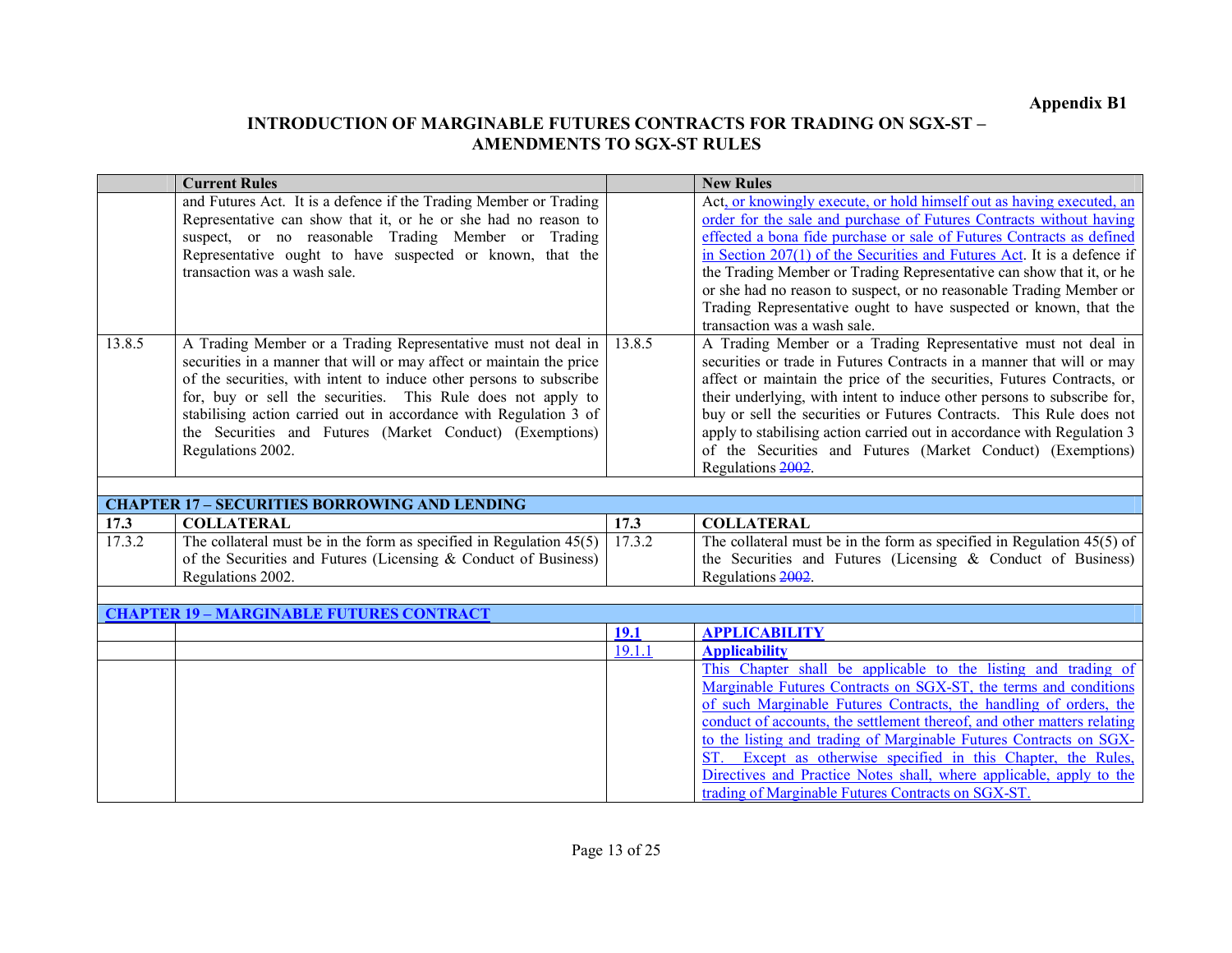| <b>Current Rules</b> |             | <b>New Rules</b>                                                    |
|----------------------|-------------|---------------------------------------------------------------------|
|                      |             |                                                                     |
|                      | 19.2        | <b>LISTING OF MARGINABLE FUTURES CONTRACTS</b>                      |
|                      |             | The commercial and technical terms of Marginable Futures            |
|                      |             | Contracts are stated in the Contract Specifications.                |
|                      |             | SGX-ST may, from time to time, list any Marginable Futures          |
|                      |             | Contracts for trading                                               |
|                      | <b>19.3</b> | <b>CONTRACT SPECIFICATIONS</b>                                      |
|                      |             | Marginable Futures Contracts shall be governed by the Rules         |
|                      |             | and the Contract Specifications for Marginable Futures              |
|                      |             | Contracts. In the event of a conflict between the Rules and the     |
|                      |             | Contract Specifications, the Rules shall prevail.                   |
|                      |             | SGX-ST may modify the Contract Specifications in response to        |
|                      |             | market developments. In the event of such modification, SGX-        |
|                      |             | ST shall provide its Members with no less than 2 weeks' prior       |
|                      |             | notice before any modification to Contract Specifications takes     |
|                      |             | effect.                                                             |
|                      | 19.4        | <b>ADJUSTMENTS DUE TO CORPORATE ACTIONS</b>                         |
|                      |             | In the event where the underlying security of a Marginable<br>(1)   |
|                      |             | Futures Contract undergoes a corporate action or such other         |
|                      |             | event which SGX-ST considers relevant, SGX-ST may                   |
|                      |             | prescribe the quantity of underlying security to be delivered,      |
|                      |             | contract price, Last Trading Day, underlying securities to be       |
|                      |             | delivered and such other terms covered under the relevant           |
|                      |             | Marginable Futures Contract Specifications, where necessary.        |
|                      |             | As far as practicable, SGX-ST will give prior notice of such<br>(2) |
|                      |             | adjustments and the effective date.                                 |
|                      |             | Any adjustment determined in accordance with this Rule is<br>(3)    |
|                      |             | final and binding on all parties.                                   |
|                      | <b>19.5</b> | <b>SELECTION, REMOVAL AND</b><br><b>RESTRICTIONS</b><br>ON          |
|                      |             | <b>TRADING OF MARGINABLE FUTURES CONTRACTS</b>                      |
|                      | 19.5.1      | <b>Nomination of securities</b>                                     |
|                      |             | SGX-ST may, from time to time, nominate an underlying for           |
|                      |             | Marginable Futures Contracts. If SGX-ST decides, for any reason,    |
|                      |             | that an underlying is no longer suitable for Marginable Futures     |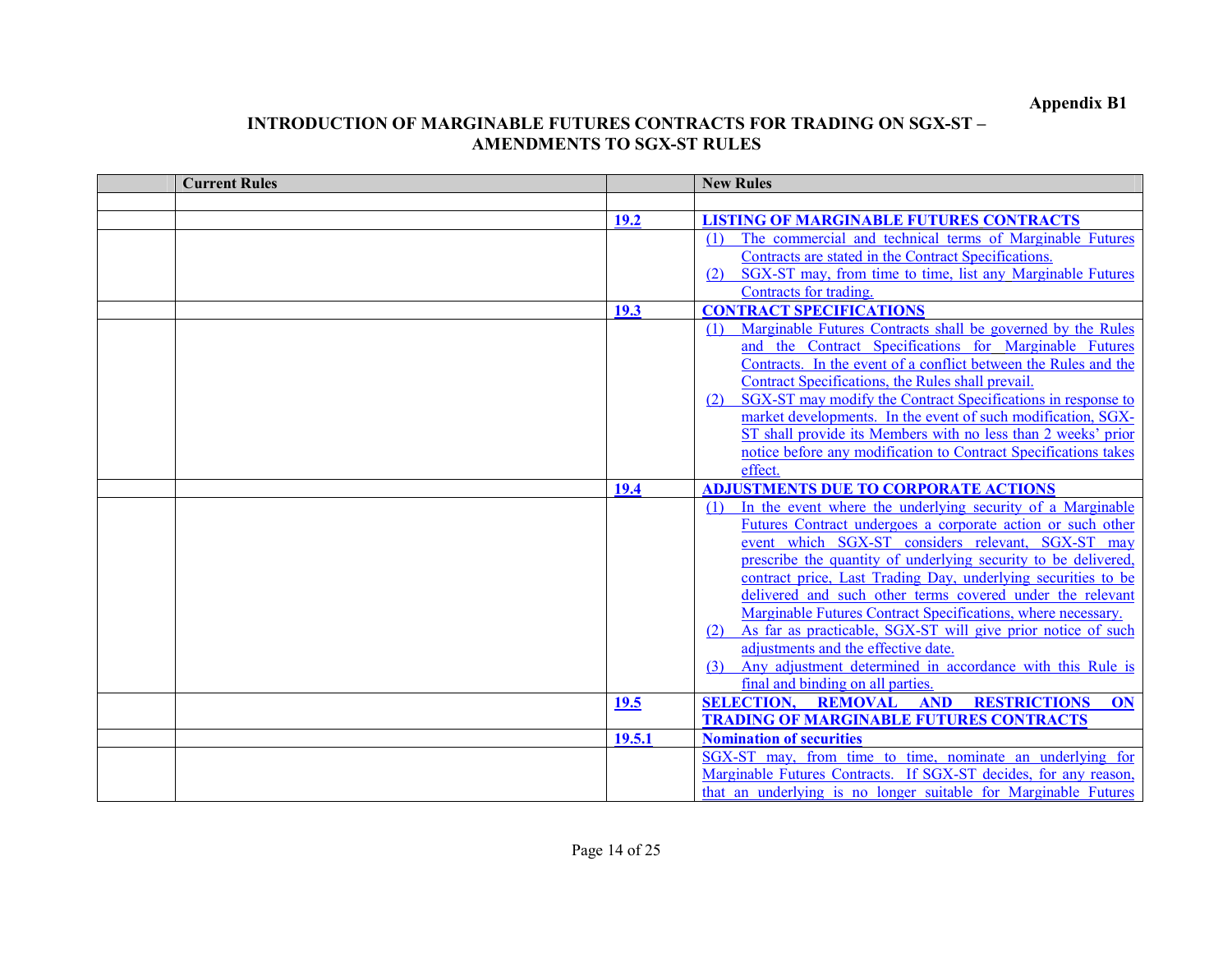| <b>Current Rules</b> |               | <b>New Rules</b>                                                                                                                         |
|----------------------|---------------|------------------------------------------------------------------------------------------------------------------------------------------|
|                      |               | Contracts, SGX-ST shall:-                                                                                                                |
|                      |               | not list any new Marginable Futures Contract covering that<br>(a)                                                                        |
|                      |               | underlying;                                                                                                                              |
|                      |               | have the discretion to prohibit Trading Members from opening,<br>(b)                                                                     |
|                      |               | or allowing their customers to open, any new position in                                                                                 |
|                      |               | Marginable Futures Contracts covering that underlying; and                                                                               |
|                      |               | have the discretion to direct Trading Members to take action to<br>(c)                                                                   |
|                      |               | offset, or require their customers to offset, any existing                                                                               |
|                      |               | positions in Marginable Futures Contracts covering that                                                                                  |
|                      |               | underlying.                                                                                                                              |
|                      | 19.5.2        | <b>Removal from Quotation and Restriction of Trading before Last</b>                                                                     |
|                      |               | <b>Trading Day</b>                                                                                                                       |
|                      |               | Subject to giving prior notification, SGX-ST may remove any                                                                              |
|                      |               | Marginable Futures Contract from quotation before the Last Trading<br>Day if all positions in such Marginable Futures Contract have been |
|                      |               | offset. If there are positions in such Marginable Futures Contract that                                                                  |
|                      |               | are not offset, SGX-ST may require that such positions be cash settled                                                                   |
|                      |               | immediately according to the terms as determined by SGX-ST, or                                                                           |
|                      |               | restrict trading only to enable those positions to be offset or to the                                                                   |
|                      |               | extent that SGX-ST deems such trading to be necessary or desirable                                                                       |
|                      |               | for the maintenance of a fair, orderly and transparent market.                                                                           |
|                      | 19.6          | <b>TRADING HALT OR SUSPENSION OF TRADING</b>                                                                                             |
|                      | <b>19.6.1</b> | <b>Trading Halt or Suspension of Trading</b>                                                                                             |
|                      |               | SGX-ST may halt or suspend the trading of Marginable Futures<br>(1)                                                                      |
|                      |               | Contracts if:-                                                                                                                           |
|                      |               | trading in the underlying has been halted or suspended; or<br>(a)                                                                        |
|                      |               | SGX-ST deems it necessary or desirable for the<br>(h)                                                                                    |
|                      |               | maintenance of a fair, orderly and transparent market.                                                                                   |
|                      |               | Unless otherwise decided by SGX-ST, the obligations of the<br>(2)                                                                        |
|                      |               | buyers and sellers under the Marginable Futures Contracts                                                                                |
|                      |               | which have been halted or suspended shall not be affected                                                                                |
|                      |               | during the period of trading halt or suspension.                                                                                         |
|                      | 19.6.2        | <b>Resumption of Trading</b>                                                                                                             |
|                      |               | The trading of Marginable Futures Contracts which have been halted                                                                       |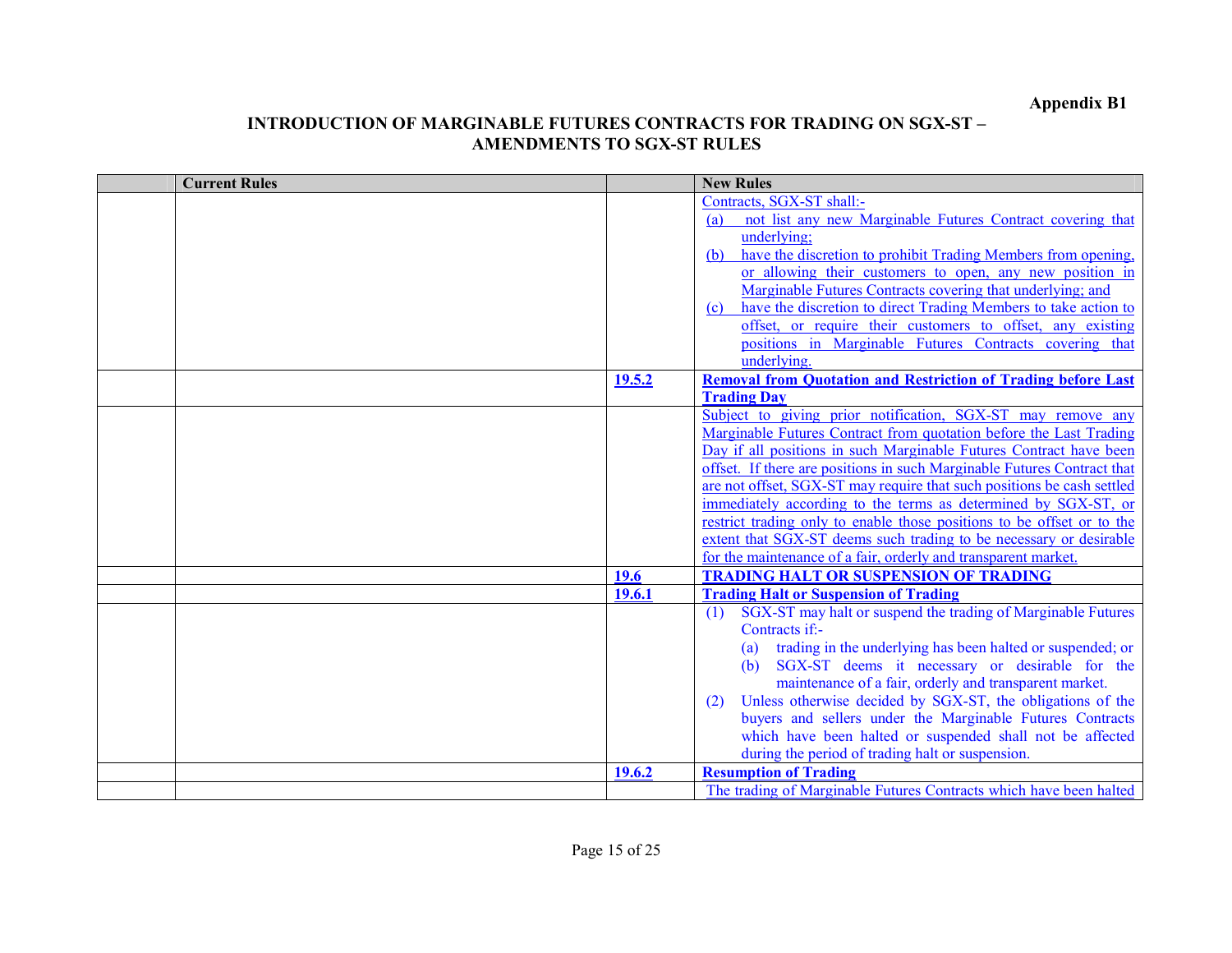| <b>Current Rules</b> |             | <b>New Rules</b>                                                       |
|----------------------|-------------|------------------------------------------------------------------------|
|                      |             | or suspended under Rule 19.6.1 may be resumed if SGX-ST                |
|                      |             | determines that:                                                       |
|                      |             | (1) the conditions which led to the trading halt or suspension are no  |
|                      |             | longer present, or                                                     |
|                      |             | (2) resumption of trading will promote the maintenance of a fair,      |
|                      |             | orderly and transparent market.                                        |
|                      | <b>19.7</b> | SUSPENSE ACCOUNTS AND ACCOUNTS WITH MORE                               |
|                      |             | <b>THAN ONE BENEFICIAL OWNER</b>                                       |
|                      | 19.7.1      | Unless otherwise permitted by SGX-ST, a Trading Member must            |
|                      |             | not:                                                                   |
|                      |             | use such suspense accounts as described in Rule 12.16 to trade<br>(a)  |
|                      |             | in Marginable Futures Contracts; and                                   |
|                      |             | other than joint accounts, allow any account that has more than<br>(b) |
|                      |             | one beneficial owner to trade in Marginable Futures Contracts.         |
|                      |             |                                                                        |
|                      |             | Please refer to Practice Note 19.7.1                                   |
|                      | 19.8        | <b>MANAGEMENT OF POSITIONS</b>                                         |
|                      | 19.8.1      | A Trading Member must immediately notify SGX-ST of the details of      |
|                      |             | any account carried on its books that exceeds the monitoring           |
|                      |             | thresholds on positions that have not been offset, as prescribed by    |
|                      |             | SGX-ST from time to time. Such monitoring thresholds may be            |
|                      |             | imposed on any account or any single customer, and may include any     |
|                      |             | one or a combination of the following:-                                |
|                      |             | maximum number of lots of long positions that have not been            |
|                      |             | offset, in gross or net, in any Marginable Futures Contract; and       |
|                      |             | maximum number of lots of short positions that have not been<br>(2)    |
|                      |             | offset, in gross or net, in any Marginable Futures Contract.           |
|                      |             |                                                                        |
|                      |             | "single customer" in this Rule 19.8 shall have the meaning ascribed to |
|                      |             | it in Rule 11.7.5.                                                     |
|                      | 19.8.2      | SGX-ST shall, in the interest of maintaining a fair, orderly and       |
|                      |             | transparent market, monitor the total number of positions that have    |
|                      |             | not been offset, of all accounts opened with all Trading Members in    |
|                      |             | any Marginable Futures Contract on either side (long or short), or     |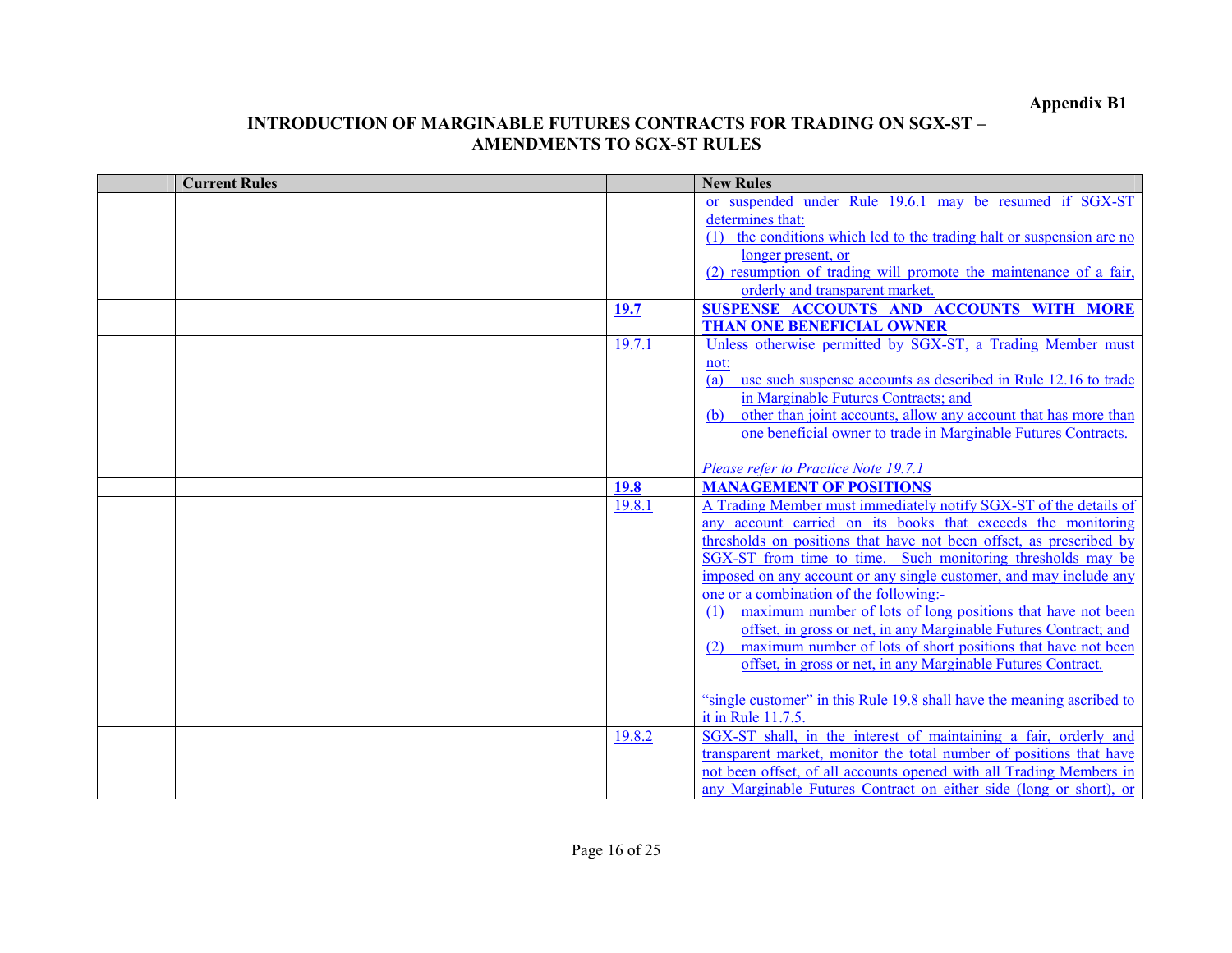| <b>Current Rules</b> |        | <b>New Rules</b>                                                         |
|----------------------|--------|--------------------------------------------------------------------------|
|                      |        | both sides of the market, and where appropriate, take action under       |
|                      |        | Rule 19.8.3.                                                             |
|                      | 19.8.3 | To reduce a Trading Member's risk exposure in trading and dealing        |
|                      |        | in any Marginable Futures Contracts, or for the purpose of               |
|                      |        | maintaining a fair, orderly and transparent market, SGX-ST shall         |
|                      |        | have the right to impose on the Trading Member such measures as it       |
|                      |        | deems necessary or desirable. The Trading Member must comply             |
|                      |        | with all measures which are imposed by SGX-ST. These may                 |
|                      |        | include:-                                                                |
|                      |        | additional margin requirements; and<br>(1)                               |
|                      |        | offsetting existing positions.<br>(2)                                    |
|                      | 19.8.4 | In determining the monitoring thresholds prescribed under Rules          |
|                      |        | 19.8.1 and 19.8.2, and the risk management measures prescribed           |
|                      |        | under Rule 19.8.3, SGX-ST may consider the following factors:-           |
|                      |        | matters relating to any position, including the number of issued<br>(1)  |
|                      |        | shares, free float, liquidity or volatility of the underlying;           |
|                      |        | the financial position of the Trading Member;<br>(2)                     |
|                      |        | the Trading Member's credit exposure to a single customer;<br>(3)        |
|                      |        | and                                                                      |
|                      |        | any such other factors that SGX-ST deems necessary to<br>(4)             |
|                      |        | maintain a fair, orderly and transparent market.                         |
|                      | 19.8.5 | In computing positions that have not been offset for the purpose of      |
|                      |        | Rule 19.8, the positions of all accounts directly or indirectly owned or |
|                      |        | controlled by a person or persons, and the positions of all accounts of  |
|                      |        | any person or persons acting in concert and the positions of all         |
|                      |        | accounts in which a person or persons have a proprietary or beneficial   |
|                      |        | interest, shall be accumulated and deemed to be the positions of each    |
|                      |        | of such persons as if each owned or controlled all the aggregate         |
|                      |        | positions individually.                                                  |
|                      | 19.9   | <b>INTERNAL CONTROLS</b>                                                 |
|                      | 19.9.1 | A Trading Member must establish and maintain adequate internal           |
|                      |        | control systems to:-                                                     |
|                      |        | set credit limits or position limits;<br>(1)                             |
|                      |        | (2)<br>monitor positions to manage market and credit risks, and          |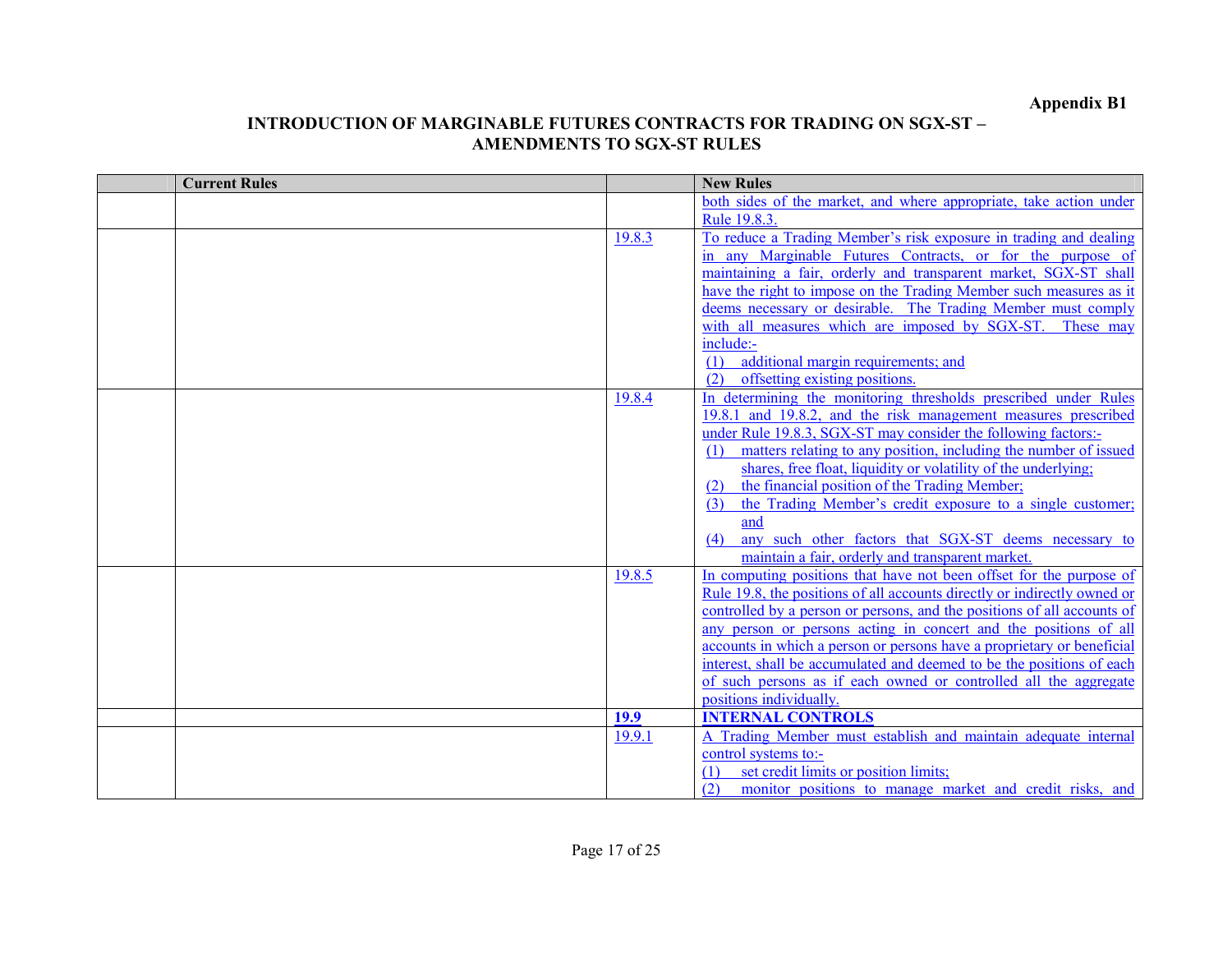| <b>Current Rules</b> |         | <b>New Rules</b>                                                        |
|----------------------|---------|-------------------------------------------------------------------------|
|                      |         | comply with notification requirements on monitoring                     |
|                      |         | thresholds as prescribed by SGX-ST;                                     |
|                      |         | compute and collect margins, including conducting daily<br>(3)          |
|                      |         | valuation of customers' positions and collateral;                       |
|                      |         | monitor margin calls;<br>(4)                                            |
|                      |         | manage customers' accounts that are in margin deficit;<br>(5)           |
|                      |         | manage customers' accounts that may fail to meet settlement<br>(6)      |
|                      |         | obligations;                                                            |
|                      |         | define and manage sources of liquidity to ensure that there are<br>(7)  |
|                      |         | sufficient liquidity facilities to meet increased settlement            |
|                      |         | obligations:                                                            |
|                      |         | limit the impact of significant market movements through the<br>(8)     |
|                      |         | use of tools such as cash flow projections, stress testing or           |
|                      |         | credit limits; and                                                      |
|                      |         | meet such other requirements as SGX-ST may prescribe from<br>(9)        |
|                      |         | time to time.                                                           |
|                      | 19.10   | <b>MARGIN REQUIREMENTS</b>                                              |
|                      | 19.10.1 | For the purpose of this Rule 19.10:-                                    |
|                      |         |                                                                         |
|                      |         | "Customer Asset Value" refers to moneys and the market value of         |
|                      |         | assets in a customer's account subject to such hair-cut as specified by |
|                      |         | SGX-ST.                                                                 |
|                      |         | "Initial Margins" refers to the minimum amount required to be           |
|                      |         | deposited by customers, as prescribed by CDP, with a Trading            |
|                      |         | Member for positions in Marginable Futures Contracts.<br><b>This</b>    |
|                      |         | minimum amount is distinct from and in addition to Variation            |
|                      |         | Margins.                                                                |
|                      |         |                                                                         |
|                      |         | "Maintenance Margins" refers to that component of Required              |
|                      |         | Margins, as determined by CDP, which must be maintained in a            |
|                      |         | customer's account subsequent to the deposit of Initial Margins for     |
|                      |         | that customer's positions in Marginable Futures Contracts.              |
|                      |         |                                                                         |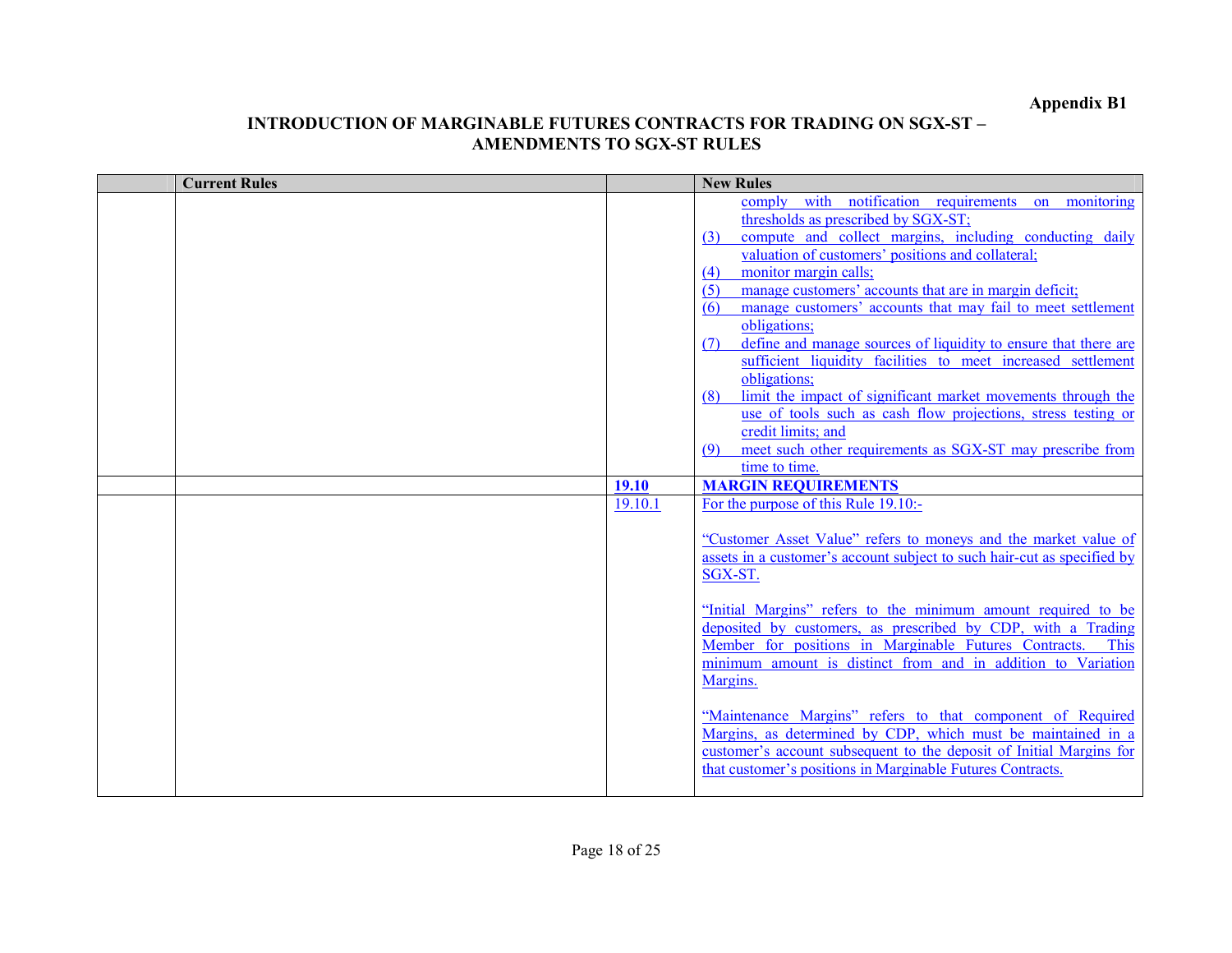| <b>Current Rules</b> |         | <b>New Rules</b>                                                                                                                           |
|----------------------|---------|--------------------------------------------------------------------------------------------------------------------------------------------|
|                      |         | "Required Margins" refers to the sum of Maintenance Margins and                                                                            |
|                      |         | <b>Variation Margins.</b>                                                                                                                  |
|                      |         |                                                                                                                                            |
|                      |         | "Valuation Price" means the official price of Marginable Futures                                                                           |
|                      |         | Contracts prescribed by SGX-ST for the purpose of determining                                                                              |
|                      |         | Variation Margins.                                                                                                                         |
|                      |         |                                                                                                                                            |
|                      |         | "Variation Margins" refers to that component of Required Margins                                                                           |
|                      |         | comprising the mark-to-market gains and losses, in relation to the                                                                         |
|                      |         | price at which the Marginable Futures Contract was bought or sold,<br>arising from the daily valuation of positions, except that Variation |
|                      |         | Margins are not required if the Trading Member permits a customer                                                                          |
|                      |         | to realise a gain or loss pursuant to executing a trade to offset an                                                                       |
|                      |         | existing position.                                                                                                                         |
|                      |         |                                                                                                                                            |
|                      |         | A net loss increases the Variation Margins and Required Margins                                                                            |
|                      |         | amount, and a net profit decreases the Variation Margins and                                                                               |
|                      |         | <b>Required Margins amount.</b>                                                                                                            |
|                      |         |                                                                                                                                            |
|                      |         | In calculating the mark-to-market losses or gains, a Trading Member                                                                        |
|                      |         | must use the Valuation Price as determined by SGX-ST.                                                                                      |
|                      | 19.10.2 | A Trading Member must procure Initial Margins from its<br>(1)                                                                              |
|                      |         | customers and must require the customers to meet the Required                                                                              |
|                      |         | Margins for the purpose of meeting margin requirements of                                                                                  |
|                      |         | Marginable Futures Contracts within two Market Days from                                                                                   |
|                      |         | the trade date (T+2). Initial Margins and Required Margins<br>must be met in the form of collateral as prescribed by SGX-ST                |
|                      |         | from time to time. Such collateral must be in the form of cash,                                                                            |
|                      |         | government securities, selected common stocks,<br><b>b</b> ank                                                                             |
|                      |         | certificates of deposit, gold bars, gold certificates, or such other                                                                       |
|                      |         | instruments as SGX-ST permits. Valuation of such collateral                                                                                |
|                      |         | must be in accordance with the hair-cut rates prescribed by                                                                                |
|                      |         | SGX-ST.                                                                                                                                    |
|                      |         | Currency and financial instruments denominated in currencies<br>(2)                                                                        |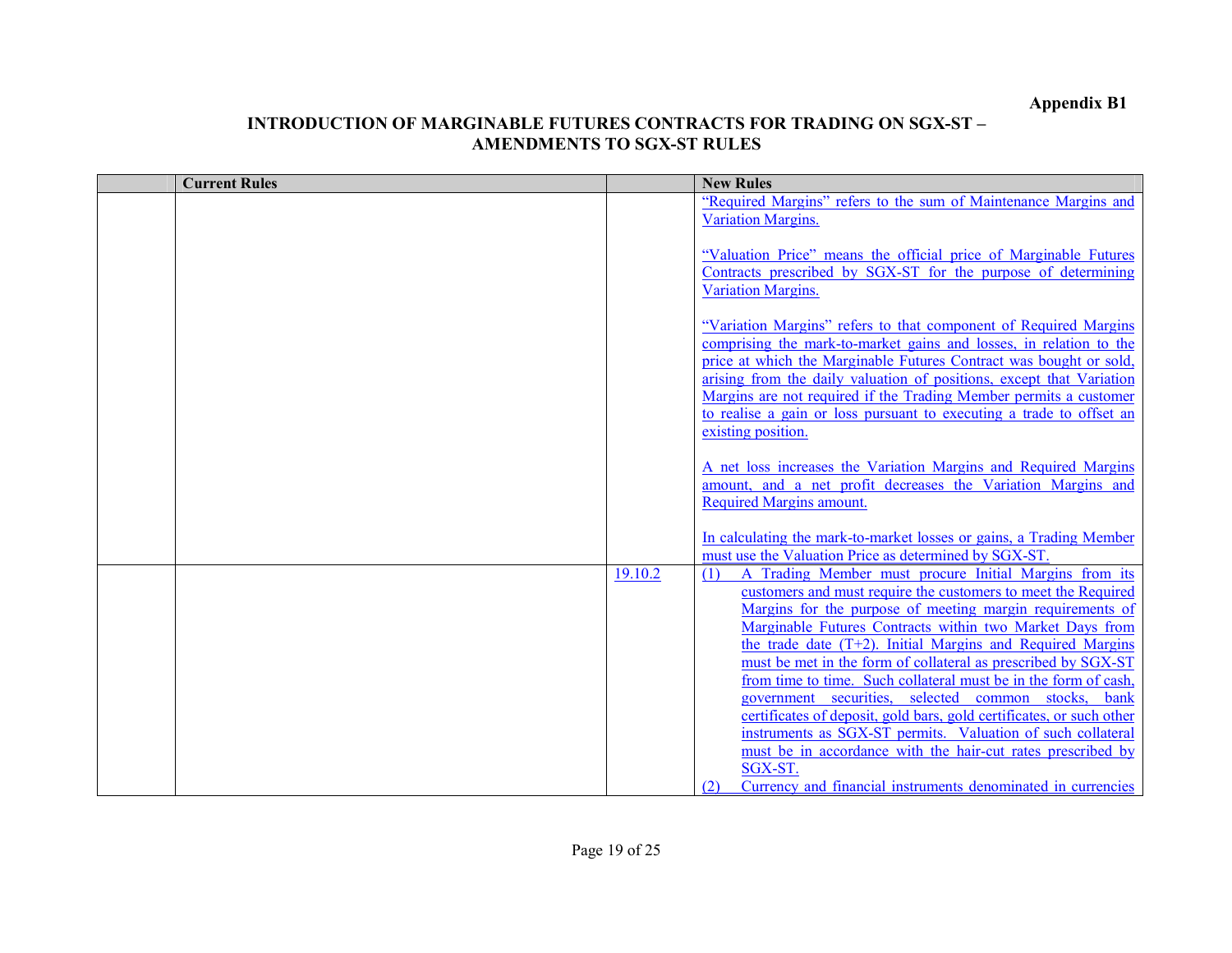| <b>Current Rules</b> |         | <b>New Rules</b>                                                                                                            |
|----------------------|---------|-----------------------------------------------------------------------------------------------------------------------------|
|                      |         | which are subject to exchange controls such that they are illegal                                                           |
|                      |         | tender outside the currency's home country, or are restricted by                                                            |
|                      |         | any form of capital controls are not acceptable forms of                                                                    |
|                      |         | collateral for the purpose of meeting margin requirements of                                                                |
|                      |         | <b>Marginable Futures Contracts.</b>                                                                                        |
|                      | 19.10.3 | If the Customer Asset Value falls below the Required Margins, the                                                           |
|                      |         | Trading Member must call for additional margins from the customer                                                           |
|                      |         | to bring the Customer Asset Value balance to no less than the sum of                                                        |
|                      |         | Initial Margins and Variation Margins within two Market Days from                                                           |
|                      |         | the date the Customer Asset Value falls below the Required Margins.                                                         |
|                      | 19.10.4 | Except for trades which reduce a customer's Required Margins, a                                                             |
|                      |         | Trading Member must not allow a customer to incur any new trade                                                             |
|                      |         | unless:-                                                                                                                    |
|                      |         | the minimum Initial Margins for the new trade are deposited or<br>(1)                                                       |
|                      |         | the Trading Member has reason to believe that the minimum                                                                   |
|                      |         | Initial Margins will be deposited within two Market Days from                                                               |
|                      |         | the trade date $(T+2)$ ; and                                                                                                |
|                      |         | the Customer Asset Value complies with the Required<br>(2)                                                                  |
|                      |         | Margins, or the Trading Member has reason to believe that the                                                               |
|                      |         | additional margins to be deposited pursuant to Rule 19.10.3<br>will be deposited within two Market Days from the trade date |
|                      |         | $(T+2)$                                                                                                                     |
|                      | 19.10.5 | Nothing in these Rules prohibits a Trading Member from                                                                      |
|                      |         | (1)<br>imposing stricter Initial Margins and Maintenance Margins                                                            |
|                      |         | requirements, higher hair-cut rates, shorter payment periods for                                                            |
|                      |         | customers to deposit collateral, more frequent valuations of                                                                |
|                      |         | positions and collateral, and making calls for additional                                                                   |
|                      |         | margins, as it sees fit.                                                                                                    |
|                      |         | Trading Members must not set margin requirements that are<br>(2)                                                            |
|                      |         | less stringent than those prescribed by SGX-ST                                                                              |
|                      | 19.10.6 | Where a customer fails to meet the margin requirements under Rules                                                          |
|                      |         | 19.10.2 and 19.10.3, the Trading Member may take actions as it                                                              |
|                      |         | deems appropriate, without giving notice to the customer, to reduce                                                         |
|                      |         | its exposures to the customer. Such actions may include liquidating                                                         |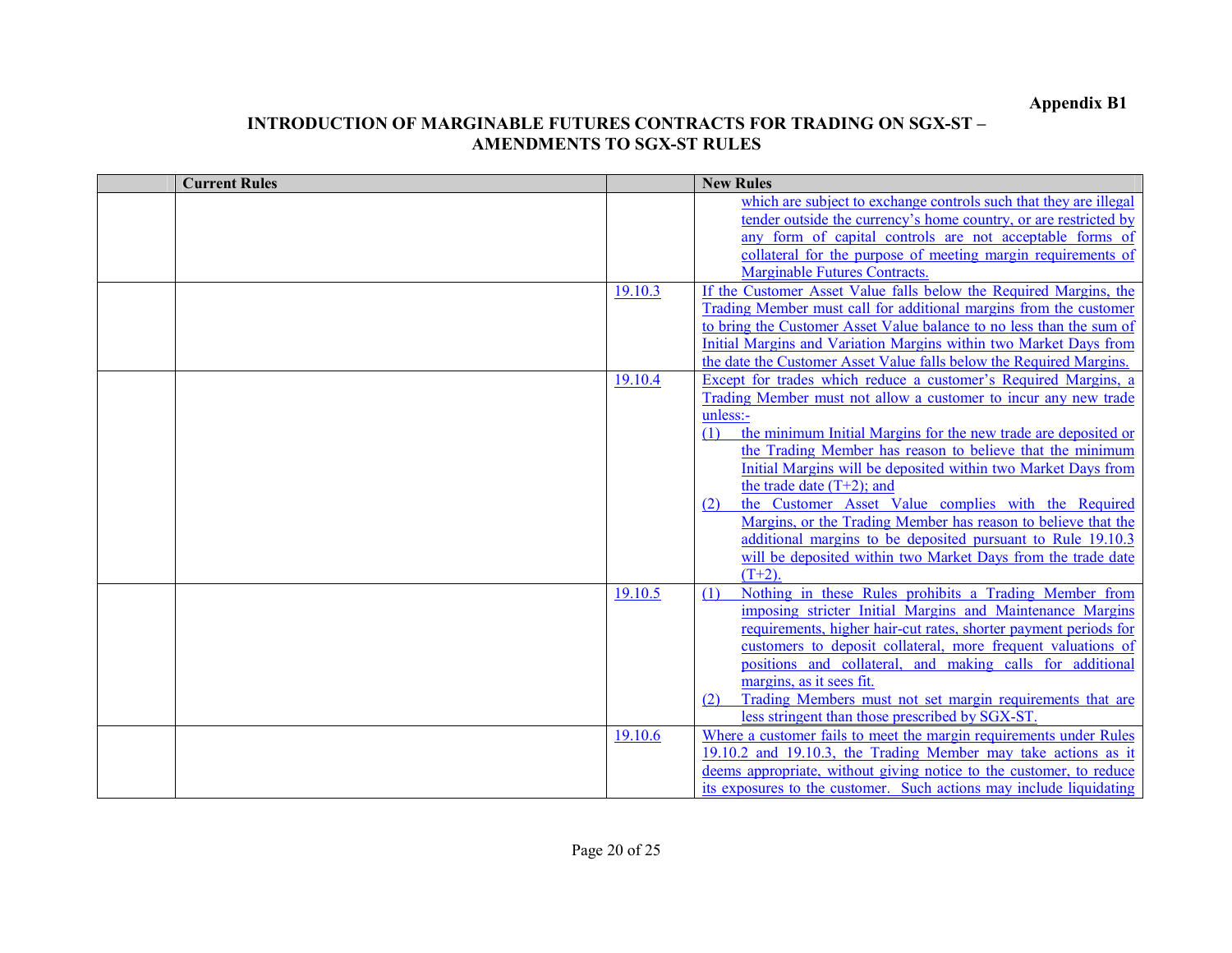| <b>Current Rules</b> |          | <b>New Rules</b>                                                                                                               |
|----------------------|----------|--------------------------------------------------------------------------------------------------------------------------------|
|                      |          | all or such part of the customer's collateral deposited with the                                                               |
|                      |          | Trading Member, or taking action to offset all or such part of the                                                             |
|                      |          | customer's positions. SGX-ST may also order such Trading Member                                                                |
|                      |          | to immediately to take such action to offset all or such part of the                                                           |
|                      |          | positions of the customer to rectify the deficiency.                                                                           |
|                      | 19.10.7  | Mark to market gains of a customer may be utilised by the Trading                                                              |
|                      |          | Member to meet Initial Margins for the same customer.                                                                          |
|                      | 19.10.8  | A Trading Member may allow a customer to withdraw Excess                                                                       |
|                      |          | Margins provided such withdrawal will not cause the Customer Asset                                                             |
|                      |          | Value to be less than zero.                                                                                                    |
|                      |          |                                                                                                                                |
|                      |          | "Excess Margins" refers to the amount of Customer Asset Value that                                                             |
|                      |          | is in excess of the sum of the Initial Margins and Variation Margins.                                                          |
|                      | 19.10.9  | If a Trading Member is unable to contact a customer to call for                                                                |
|                      |          | margins, a written notice sent to the customer at the most recent                                                              |
|                      |          | address furnished by the customer to the Trading Member shall be                                                               |
|                      |          | deemed sufficient.                                                                                                             |
|                      | 19.10.10 | A Trading Member must comply with such requirements on the<br>computation and monitoring of a customer's margins as SGX-ST may |
|                      |          | prescribe.                                                                                                                     |
|                      |          | <b>Under-Margined Accounts</b>                                                                                                 |
|                      | 19.10.11 | A Trading Member must immediately notify SGX-ST when the                                                                       |
|                      |          | (1)<br>Customer Asset Value in any account does not meet the sum of                                                            |
|                      |          | Initial Margins and Variation Margins by an amount which                                                                       |
|                      |          | exceeds the Trading Member's aggregate resources, except that                                                                  |
|                      |          | no notification is required for the Trading Member's own Stock                                                                 |
|                      |          | Account.                                                                                                                       |
|                      |          | SGX-ST may require the Trading Member to submit to SGX-<br>(2)                                                                 |
|                      |          | ST information pertaining to any matter in such form and                                                                       |
|                      |          | within such time as may be stipulated by SGX-ST.                                                                               |
|                      | 19.10.12 | <b>Customer to Comply with Margin Requirements</b>                                                                             |
|                      |          | For the avoidance of doubt, a Trading Member must require a                                                                    |
|                      |          | customer to comply with the margin requirements prescribed under                                                               |
|                      |          | Rule 19.10, even if the customer has entered into an arrangement to                                                            |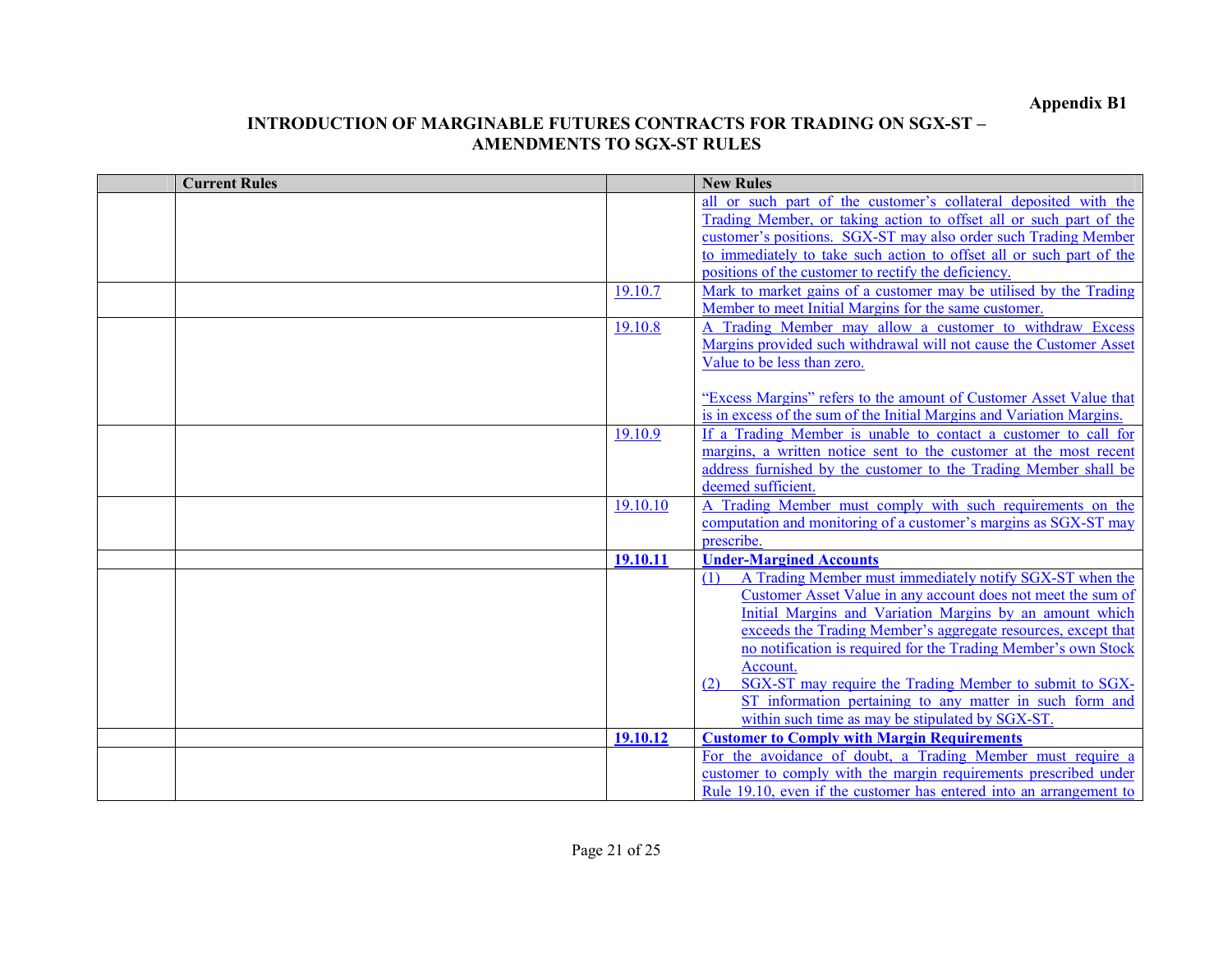| <b>Current Rules</b> |          | <b>New Rules</b>                                                     |
|----------------------|----------|----------------------------------------------------------------------|
|                      |          | meet his delivery obligations in connection with Marginable Futures  |
|                      |          | Contracts.                                                           |
|                      | 19.10.13 | <b>Prohibition on Margin Financing</b>                               |
|                      |          | For the avoidance of doubt, a Trading Member must not under any      |
|                      |          | circumstances enter into a financing arrangement with a customer in  |
|                      |          | respect of that customer's margins requirements which would allow    |
|                      |          | the customer to trade without meeting the margin requirements        |
|                      |          | prescribed under Rule 19.10.                                         |
|                      | 19.11    | <b>CAPITAL REQUIREMENT FOR MARGINABLE FUTURES</b>                    |
|                      |          | <b>CONTRACTS</b>                                                     |
|                      |          | For the purpose of calculating counterparty risk requirements<br>(1) |
|                      |          | under the Third Schedule of Securities and Futures (Financial        |
|                      |          | and Margin Requirements for Holders of Capital Markets               |
|                      |          | <b>Services Licences) Regulations:</b>                               |
|                      |          | "margin deficiency" referred to in the Securities and                |
|                      |          | Futures (Financial and Margin Requirements for Holders               |
|                      |          | of Capital Markets Services Licenses) Regulations is the             |
|                      |          | amount required for the Customer Asset Value to meet                 |
|                      |          | the Variation Margin and Maintenance Margin, and in the              |
|                      |          | case where Customer Asset Value is not sufficient to                 |
|                      |          | meet Variation Margin, the margin deficiency is the                  |
|                      |          | amount of Maintenance Margin; and                                    |
|                      |          | "negative equity" referred to in the Securities and Futures<br>(b)   |
|                      |          | (Financial and Margin Requirements for Holders of                    |
|                      |          | Capital Markets Services Licenses) Regulations is the                |
|                      |          | amount required for the Customer Asset Value to meet                 |
|                      |          | the Variation Margin.                                                |
|                      |          | For the avoidance of doubt, a Trading Member shall compute<br>(2)    |
|                      |          | Total Risk Requirement for Marginable Futures Contracts in           |
|                      |          | the same manner as prescribed in the Third Schedule of the           |
|                      |          | Securities and Futures (Financial and Margin Requirements for        |
|                      |          | Holders of Capital Markets Services Licenses) Regulations.           |
|                      | 19.12    | <b>PROHIBITED TRADING PRACTICES</b>                                  |
|                      | 19.12.1  | <b>Overtrading</b>                                                   |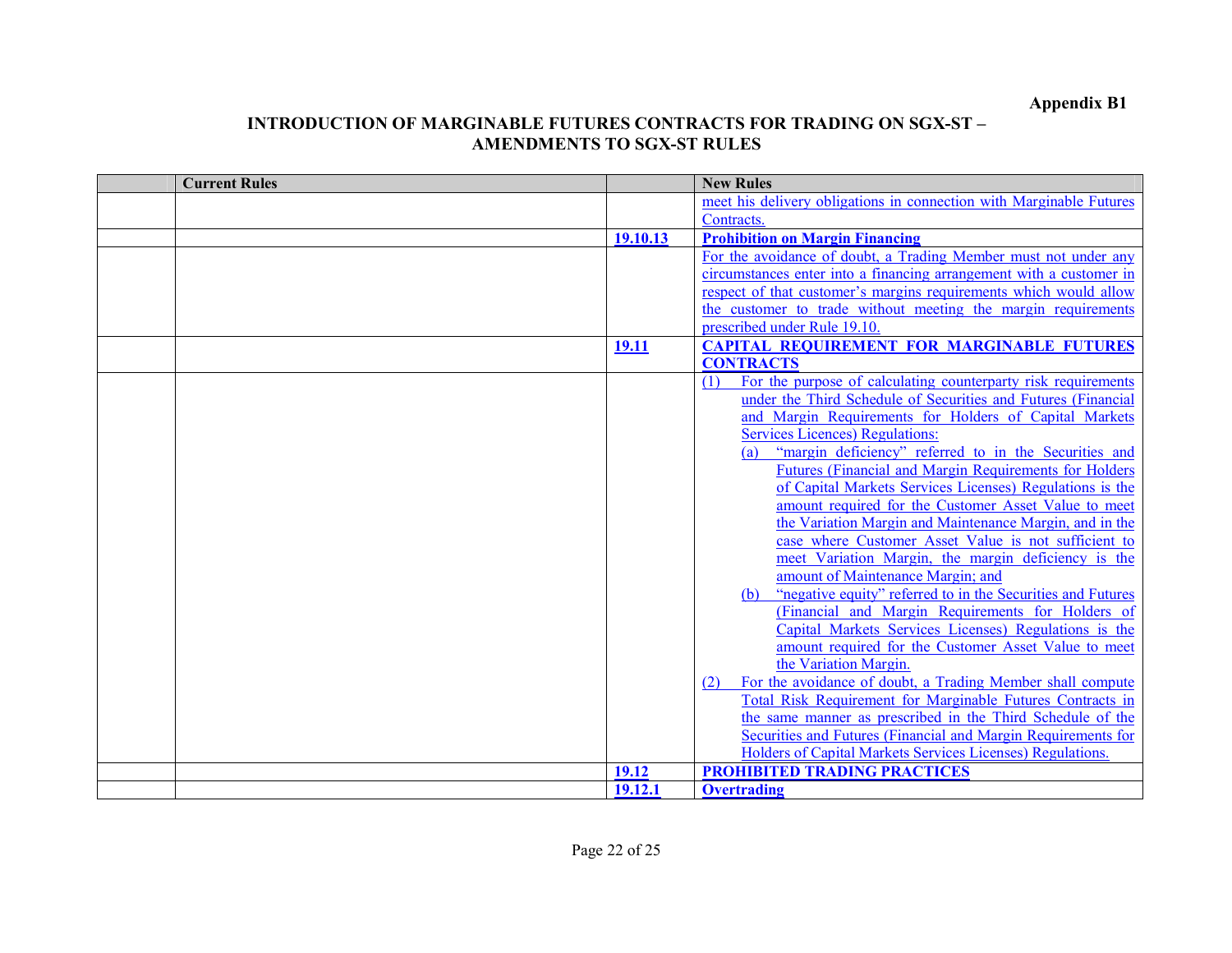| <b>Current Rules</b> |         | <b>New Rules</b>                                                                                                        |
|----------------------|---------|-------------------------------------------------------------------------------------------------------------------------|
|                      |         | The following provisions apply in relation to overtrading:-                                                             |
|                      |         |                                                                                                                         |
|                      |         | A Trading Member and its Trading Representatives must not<br>(1)                                                        |
|                      |         | execute any trade beyond any limits imposed by SGX-ST, CDP                                                              |
|                      |         | or the Authority. A Trading Member must ensure that its                                                                 |
|                      |         | Trading Representatives and its customers do not trade beyond                                                           |
|                      |         | such limits. A Trading Member or its Trading Representative                                                             |
|                      |         | shall be guilty of overtrading if the respective Trading Member                                                         |
|                      |         | or its Trading Representative enters into any trade or trades                                                           |
|                      |         | beyond any limits imposed from time to time by SGX-ST, CDP                                                              |
|                      |         | or the Authority.                                                                                                       |
|                      |         | If a Trading Member or Trading Representative is charged with<br>(2)                                                    |
|                      |         | violating this Rule 19.12.1, SGX-ST may at its discretion<br>suspend that Trading Member or Trading Representative from |
|                      |         | trading until such time as the Disciplinary Committee or the                                                            |
|                      |         | Appeals Committee has completed the hearing in respect of                                                               |
|                      |         | such charge against such Trading Member or Trading                                                                      |
|                      |         | Representative;                                                                                                         |
|                      |         | Each trade entered into beyond any limits imposed by SGX-ST,<br>(3)                                                     |
|                      |         | CDP or the Authority shall be deemed to be a distinct and                                                               |
|                      |         | separate violation of this Rule and shall be punishable as such.                                                        |
|                      |         | If a Trading Member or Trading Representative is charged by                                                             |
|                      |         | SGX-ST for overtrading, it is not necessary for SGX-ST to                                                               |
|                      |         | show that the Trading Member or Trading Representative                                                                  |
|                      |         | intended to overtrade. The act of overtrading is sufficient to                                                          |
|                      |         | constitute an offence under this Rule.                                                                                  |
|                      | 19.13   | <b>SETTLEMENT OF MARGINABLE FUTURES CONTRACTS</b>                                                                       |
|                      |         | Chapter 9 shall apply to the delivery and settlement of<br>(1)                                                          |
|                      |         | <b>Marginable Futures Contracts.</b>                                                                                    |
|                      |         | A Trading Member may allow the use of cash collateral<br>(2)                                                            |
|                      |         | deposited by a buying customer for the settlement of the                                                                |
|                      |         | contract value.                                                                                                         |
|                      | 19.14   | <b>EMERGENCY POWERS</b>                                                                                                 |
|                      | 19.14.1 | Where SGX-ST deems it necessary or desirable for ensuring a fair,                                                       |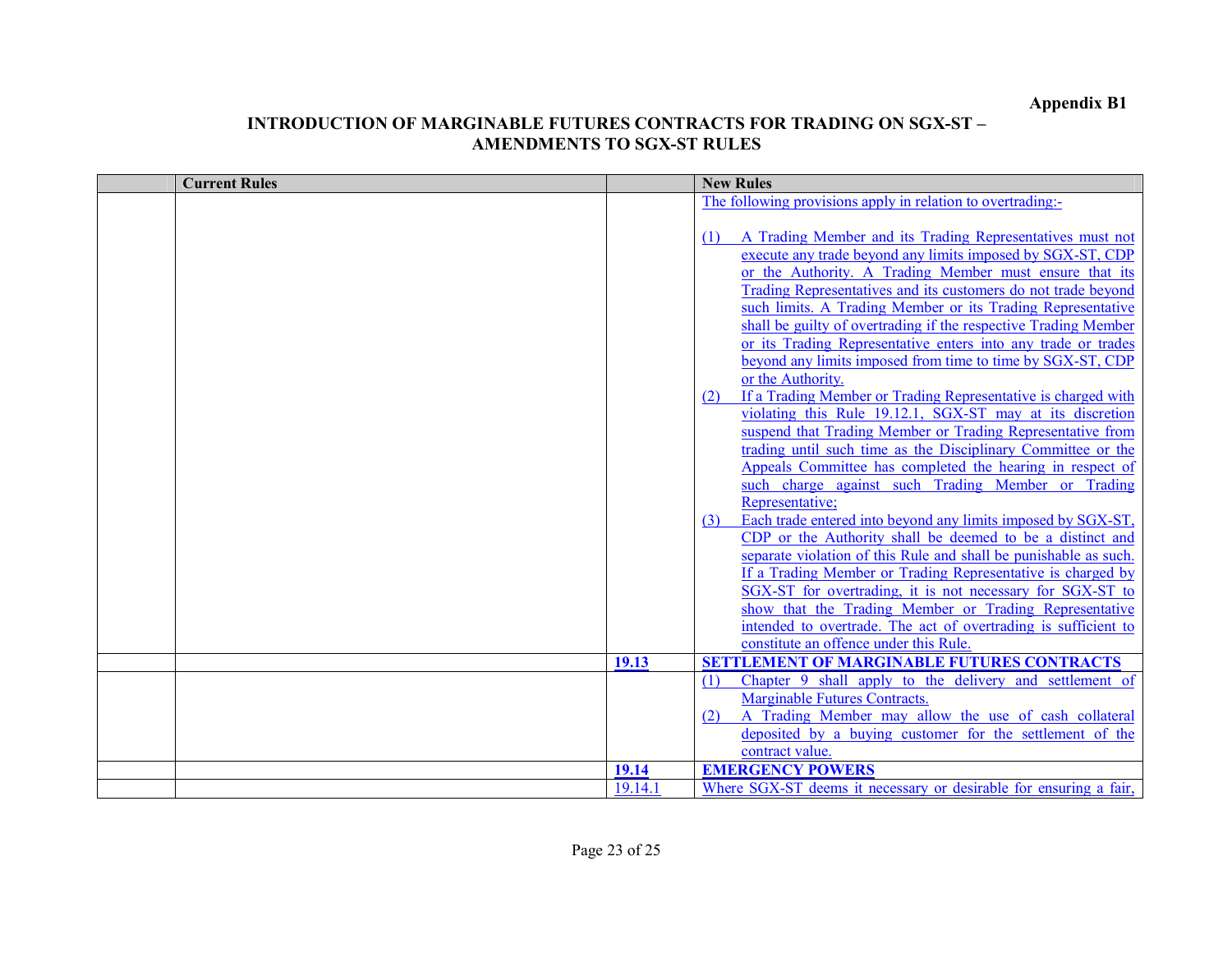|                                                           | <b>Current Rules</b> |                                                                                                                                                              |         | <b>New Rules</b>                         |                                                                                                                                                                                                                                                                                                                                                                                                                                                                                                                                                                                                                                                                                                                                                                                                                                                                                                                                                                                                                                                                       |  |
|-----------------------------------------------------------|----------------------|--------------------------------------------------------------------------------------------------------------------------------------------------------------|---------|------------------------------------------|-----------------------------------------------------------------------------------------------------------------------------------------------------------------------------------------------------------------------------------------------------------------------------------------------------------------------------------------------------------------------------------------------------------------------------------------------------------------------------------------------------------------------------------------------------------------------------------------------------------------------------------------------------------------------------------------------------------------------------------------------------------------------------------------------------------------------------------------------------------------------------------------------------------------------------------------------------------------------------------------------------------------------------------------------------------------------|--|
|                                                           |                      |                                                                                                                                                              | 19.14.2 | (1)<br>(2)<br>(3)<br>(4)<br>(5)<br>(6)   | orderly and transparent market or the integrity of the market, or for<br>proper management of systemic risk in the market, SGX-ST may, in<br>relation to one or more Trading Members:-<br>require such Trading Member to take action to offset any of<br>the positions carried in any account(s) on its books;<br>modify any term in any Contract Specifications, which may<br>include bringing forward the Last Trading Day, or modifying<br>the settlement obligations as set out in Rule 9.4.1;<br>require such Trading Member to close any accounts;<br>impose such additional capital requirements on such Trading<br>Member as SGX-ST deems necessary or desirable;<br>impose such limits and/or conditions to control the trading<br>activities of such Trading Member as SGX-ST deems<br>necessary or desirable; and<br>take such action or require the Trading Member to take such<br>action as SGX-ST deems necessary or desirable.<br>SGX-ST shall, as soon as practicable, notify the Authority of any<br>action taken by SGX-ST pursuant to Rule 19.14.1 |  |
| <b>DEFINITIONS AND INTERPRETATION</b>                     |                      |                                                                                                                                                              |         |                                          |                                                                                                                                                                                                                                                                                                                                                                                                                                                                                                                                                                                                                                                                                                                                                                                                                                                                                                                                                                                                                                                                       |  |
|                                                           | "Collateral"         | Cash, securities issued by the Government or its<br>agencies, marginable securities,<br>and<br>any<br>instruments prescribed by SGX-ST from time to<br>time: |         | Deleted.                                 |                                                                                                                                                                                                                                                                                                                                                                                                                                                                                                                                                                                                                                                                                                                                                                                                                                                                                                                                                                                                                                                                       |  |
|                                                           |                      |                                                                                                                                                              |         | Trading<br>"Last<br>Day"                 | Refers to the last day on which a Marginable<br>Futures Contract may be traded prior to its<br>expiration;                                                                                                                                                                                                                                                                                                                                                                                                                                                                                                                                                                                                                                                                                                                                                                                                                                                                                                                                                            |  |
|                                                           |                      |                                                                                                                                                              |         | "Marginable"<br><b>Futures Contract"</b> | Refers to a Futures Contract approved for listing<br>on SGX-ST and which is subject to margin<br>requirements;                                                                                                                                                                                                                                                                                                                                                                                                                                                                                                                                                                                                                                                                                                                                                                                                                                                                                                                                                        |  |
|                                                           | "SGX-DT"             | Singapore Exchange Derivatives Trading Limited;                                                                                                              |         | Deleted.                                 |                                                                                                                                                                                                                                                                                                                                                                                                                                                                                                                                                                                                                                                                                                                                                                                                                                                                                                                                                                                                                                                                       |  |
| <b>PRACTICE NOTE 13.4.1: CUSTOMER ORDERS - PRECEDENCE</b> |                      |                                                                                                                                                              |         |                                          |                                                                                                                                                                                                                                                                                                                                                                                                                                                                                                                                                                                                                                                                                                                                                                                                                                                                                                                                                                                                                                                                       |  |